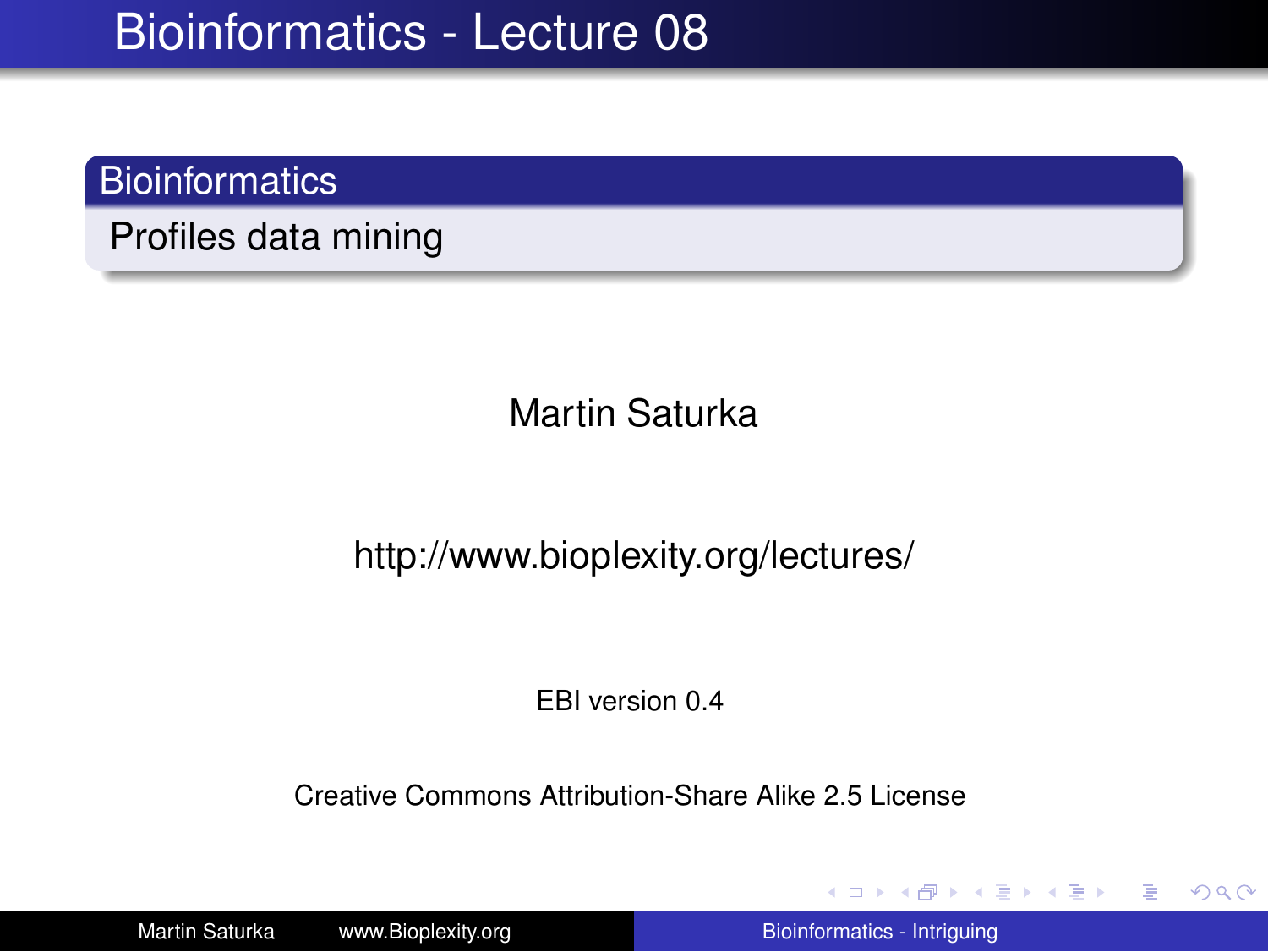# Intriguing on profiles

Data mining technics for relation exploration on profiles.

- associations, multitudinal quantifiers, dinorms.
- bootstrapping, permutation tests. entropy.

#### Main topics

- mining technics
	- data and knowledge
	- important information
- observational calculi
	- fuzzy logic, quantifiers
	- aggregation functors
- $\bullet$  multivariate statistics
	- resampling methods
	- inference, decisions

→ 重→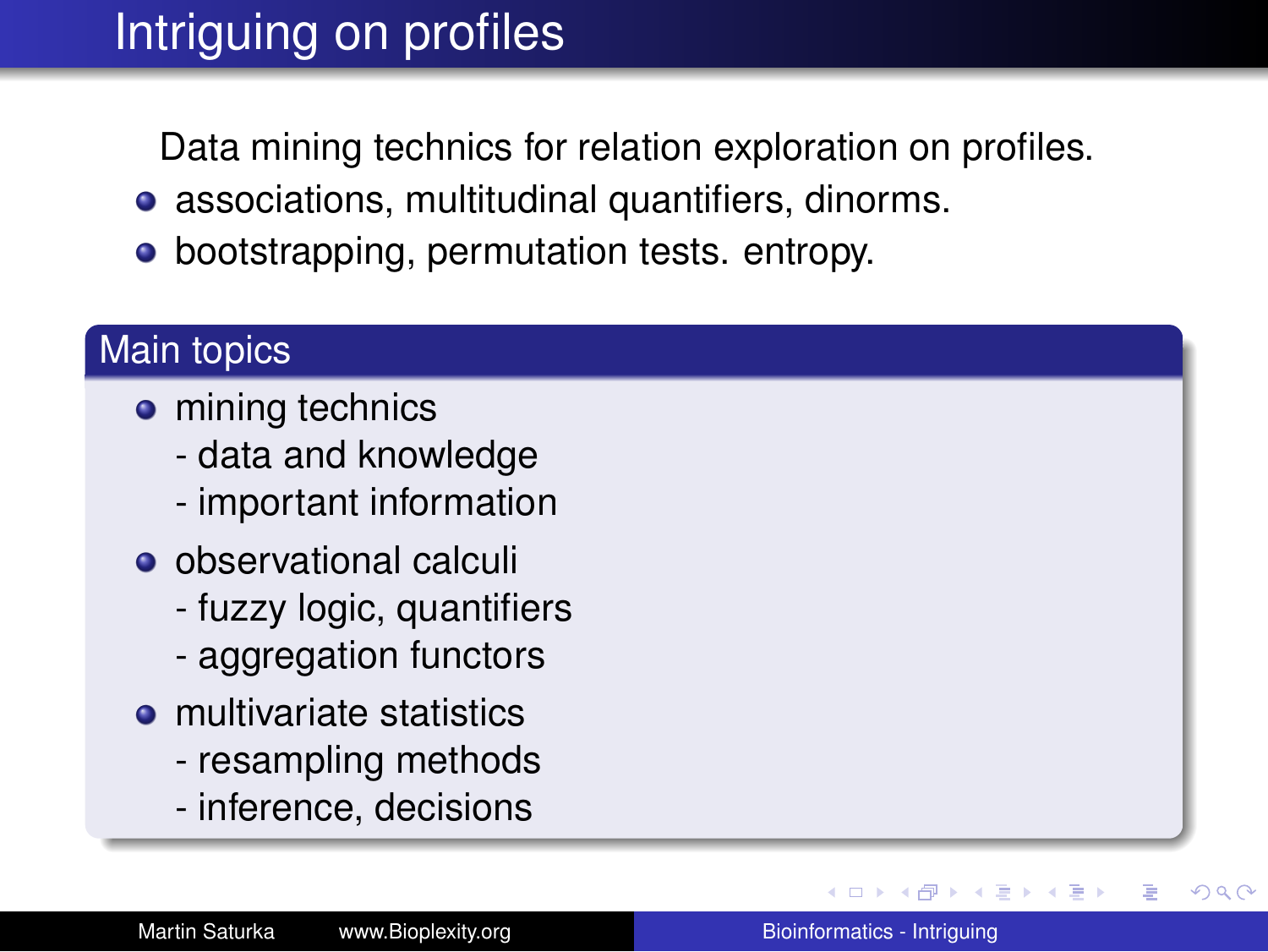### Relation types







Solid state Fluid state Gas state

search for the 'organismal' relations:









K ロ ト K 個 ト K 重 ト K 重 ト 一重 .

 $299$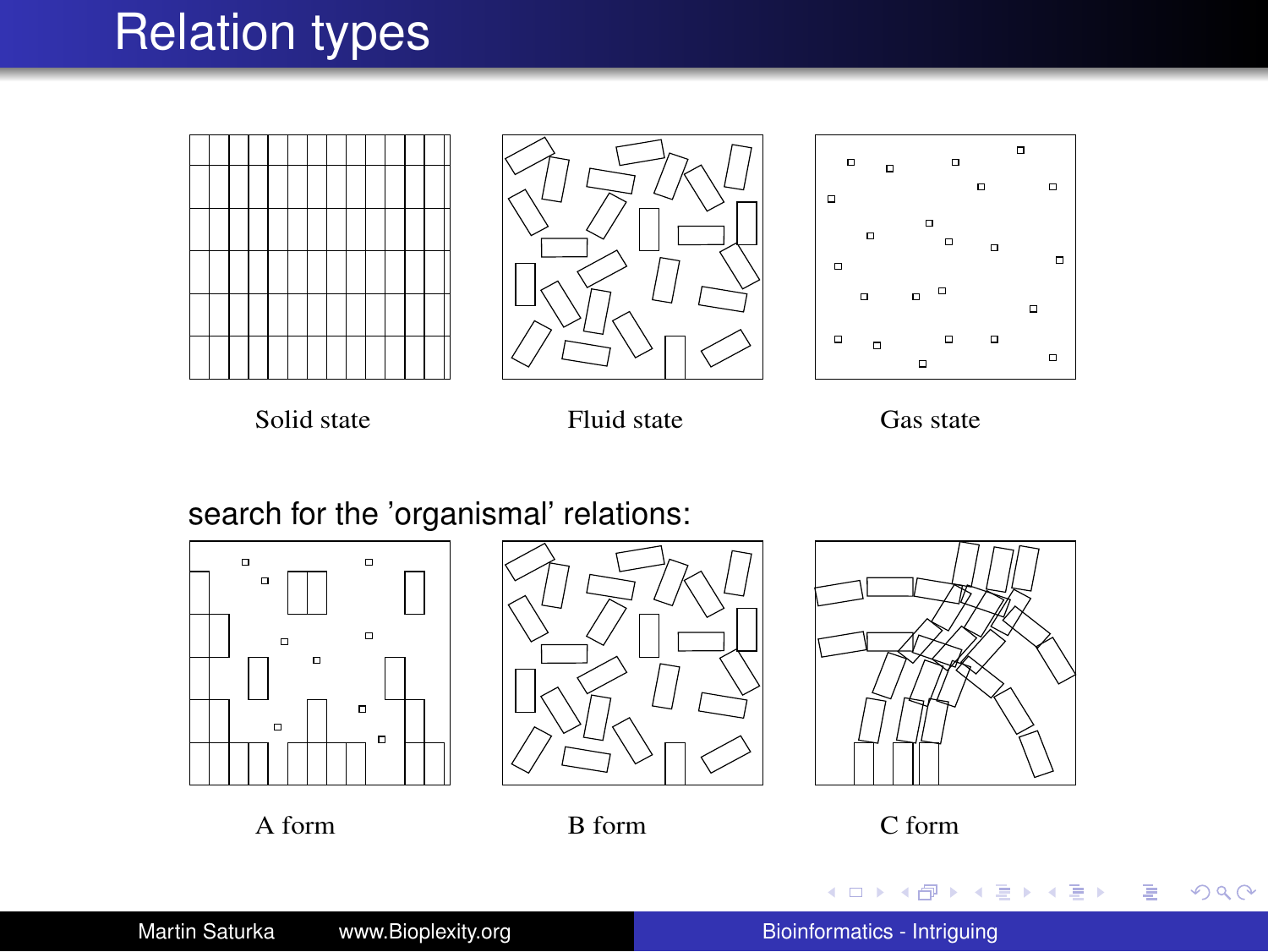## Data mining targets

- **o** general features
	- great fraction of objects contains the property
	- common properties, object comprehension
		- frequent higher / lower expressions of some genes
- unusual events
	- rarely occuring 'alarm-trigger' situations
	- regular checking, after comprehension is done
		- not to allow cellular behavior to go out of frames
- **o** specific features
	- fraction difference between object groups
	- **•** partial object class characterization
		- tracking expression of many genes  $\rightarrow$  moderate between-group expression differences acceptable

イロト イ押 トイヨ トイヨ トー

÷.  $QQ$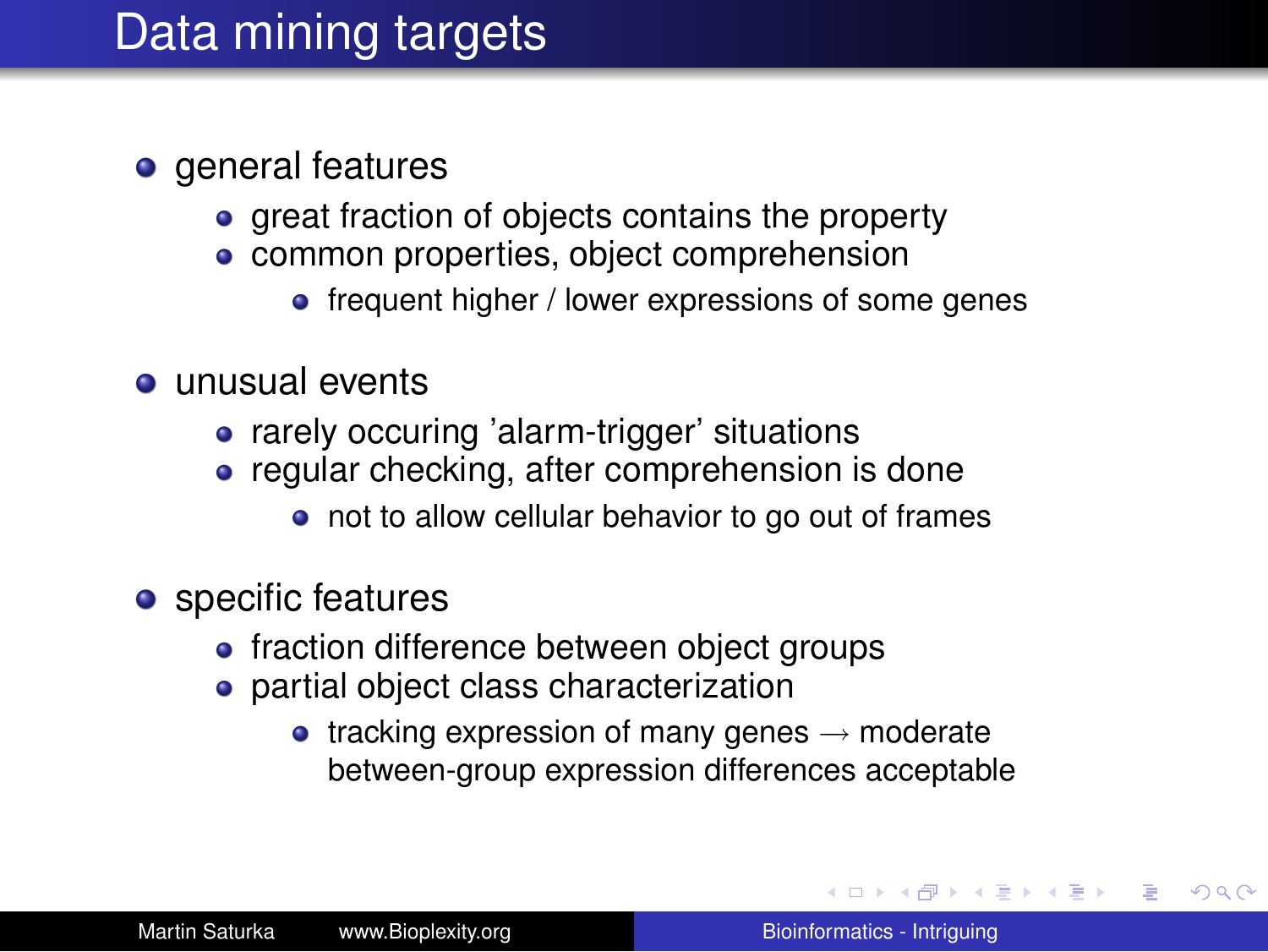#### formulation of knowledge about explored systems

#### • statements, recommendations

- what something either is or is supposed to be
- **•** probabilities, beliefs, degrees of truth
	- various typs of uncertainty expression
- **o** data tables, databases, protocols
	- actual data / information / knowledge storage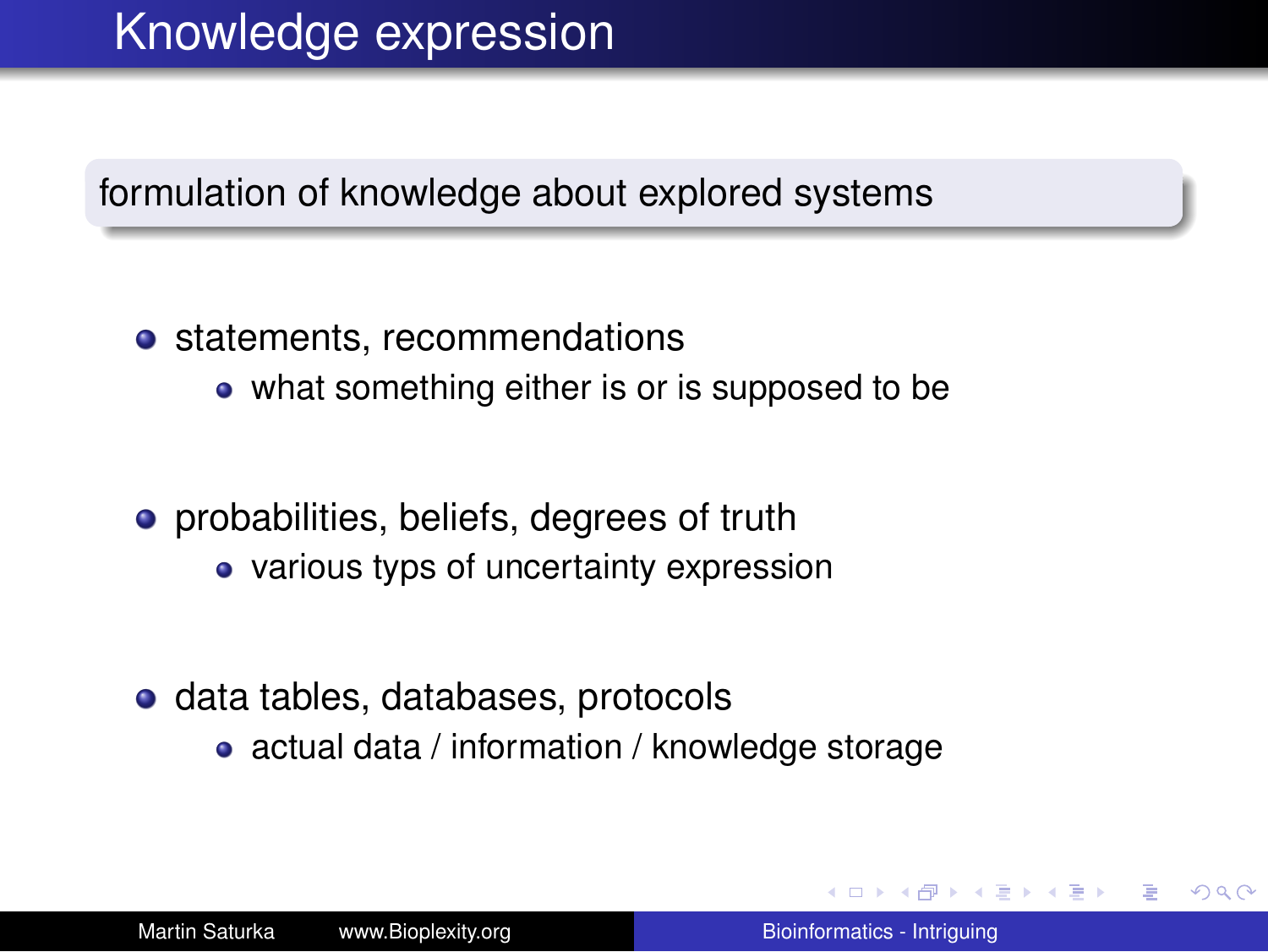#### hypothesis creation and testing

#### $\bullet$  unkown relations

- when we do not know what to expect from the data
- search for every important feature and property
- hypothesis creation processed by data-mining technics

#### • supposed relations

- when we have an alleged factual hypothesis
- **•** estimation of particular statement plausibility
- hypothesis testing processed by statistics technics

4 何 ト 4 日

 $290$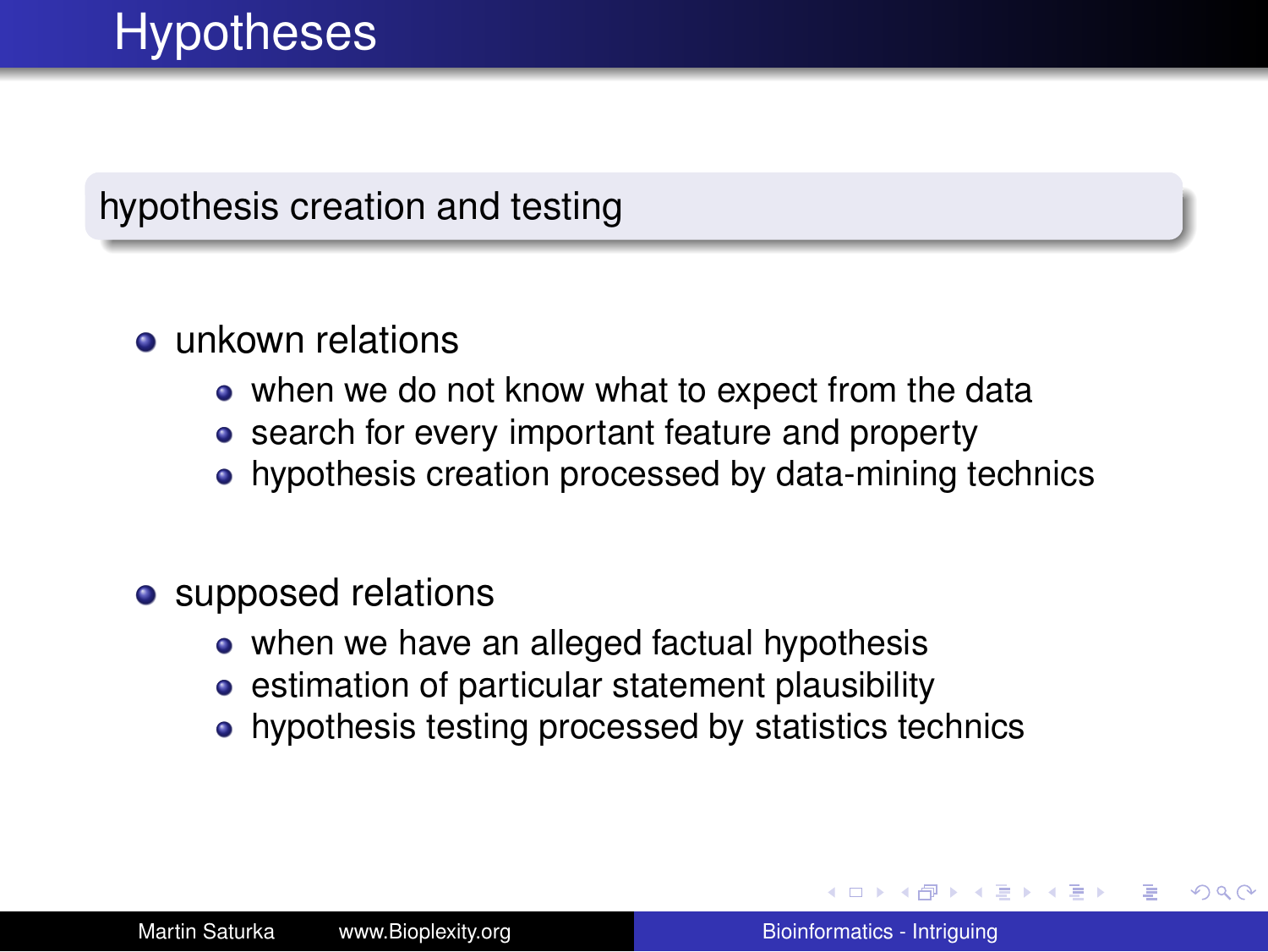### Fourfold tables



 $\bullet$  event table rationality

- counts of event cases: *a*, *b*, *c*, *d*
- associations between ( $\varphi, \psi$ ) data features  $\varphi, \psi$  for e.g. particular gene expressions
- non-informational data: usually *c*, *d*
	- the case of 'nothing happens' situations
	- expressions of 'for many  $\varphi$  having many  $\psi'$

重き B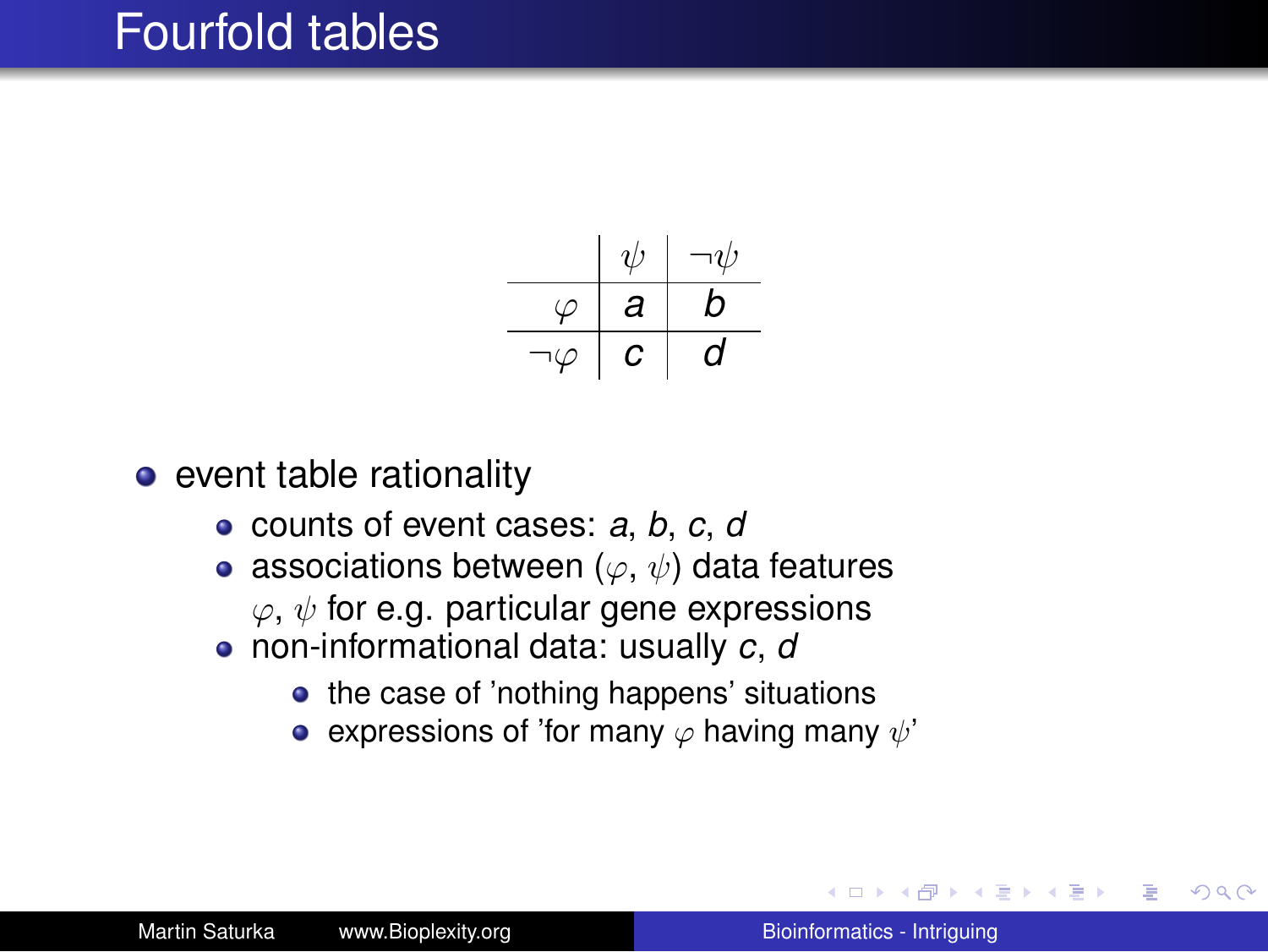### Formulae

### logic basics

- predicate and observational calculi
	- **•** formulae  $\varphi(x)$ ,  $\psi(x)$ ,  $\varphi(x) \land \psi(x)$ ,  $Q(\varphi, \psi)$
	- **•** quantifiers  $Q(\varphi, \psi)$ 
		- $\bullet \varphi$  antecedent,  $\psi$  succedent consequent
	- variables: *x* for particular experiments, tissues
		- supposed implicitely if not written
- expression of important pieces of information
	- directional associations 'for many  $\varphi$  having many  $\psi'$
	- mutual associations 'few situations of single  $\varphi$  or  $\psi'$

 $2990$ 

重き B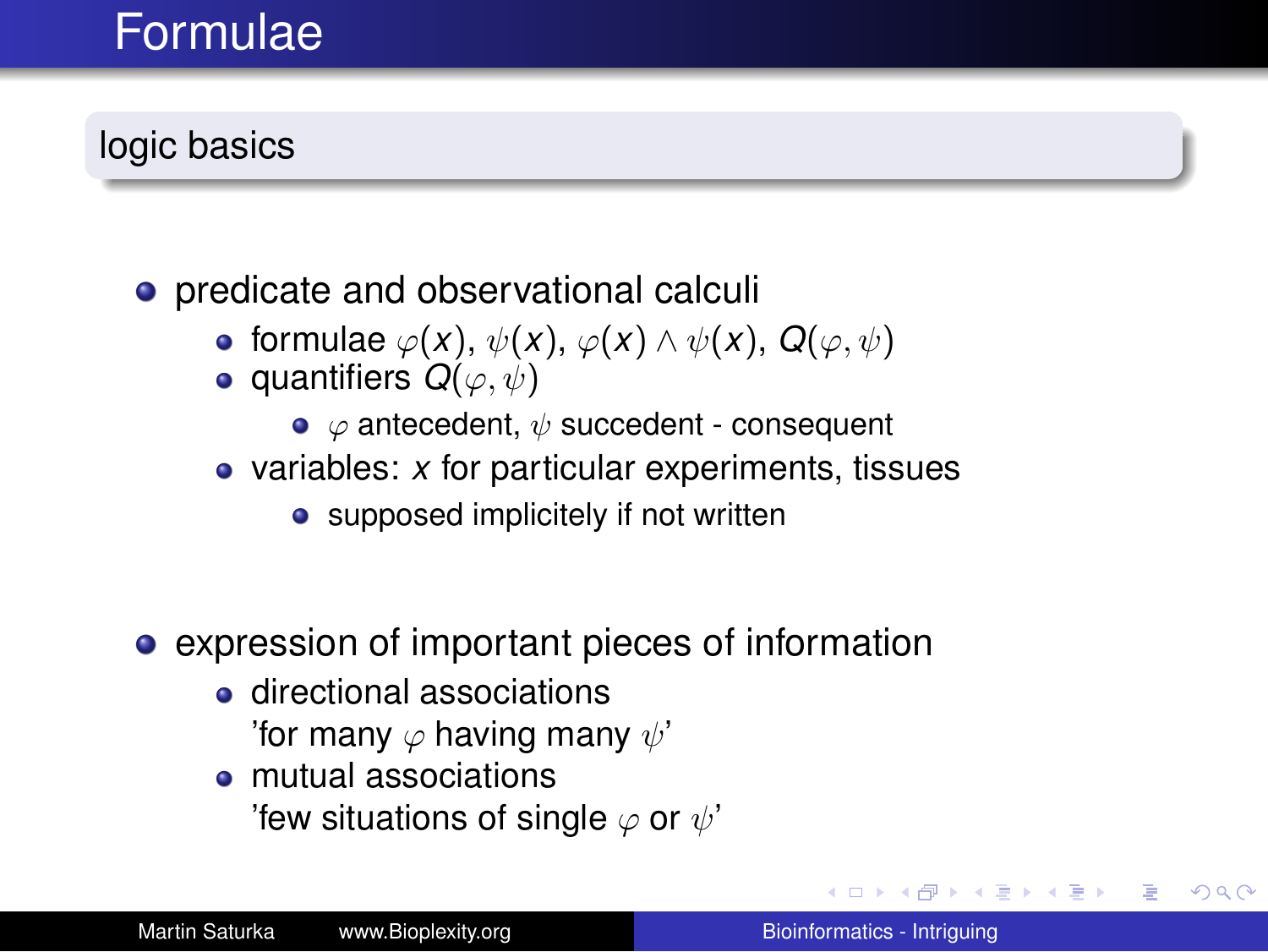## Crisp and fuzzy data

various meanings of fuzziness

usually when something is not defined as binary 0/1 values

- mathematical logic
	- **•** precise mathematical meaning of fuzziness
	- $\bullet$  formula evaluations in the whole  $[0, 1]$  interval
	- specific axioms for particular fuzzy logics
- connectives, t-norms
	- and connective defined by (continuous) t-norms, i.e.  $t(x, y)$  mappings  $[0, 1] \times [0, 1] \rightarrow [0, 1]$  that are commutative, associative, non-decreasing,  $t(1, y) = y$
	- implications residual:  $i(x, y) = z$  mappings for  $max{z | t(x, z) \le y}$

**K ロ ▶ K 何 ▶ K ヨ ▶ K ヨ ▶** 

B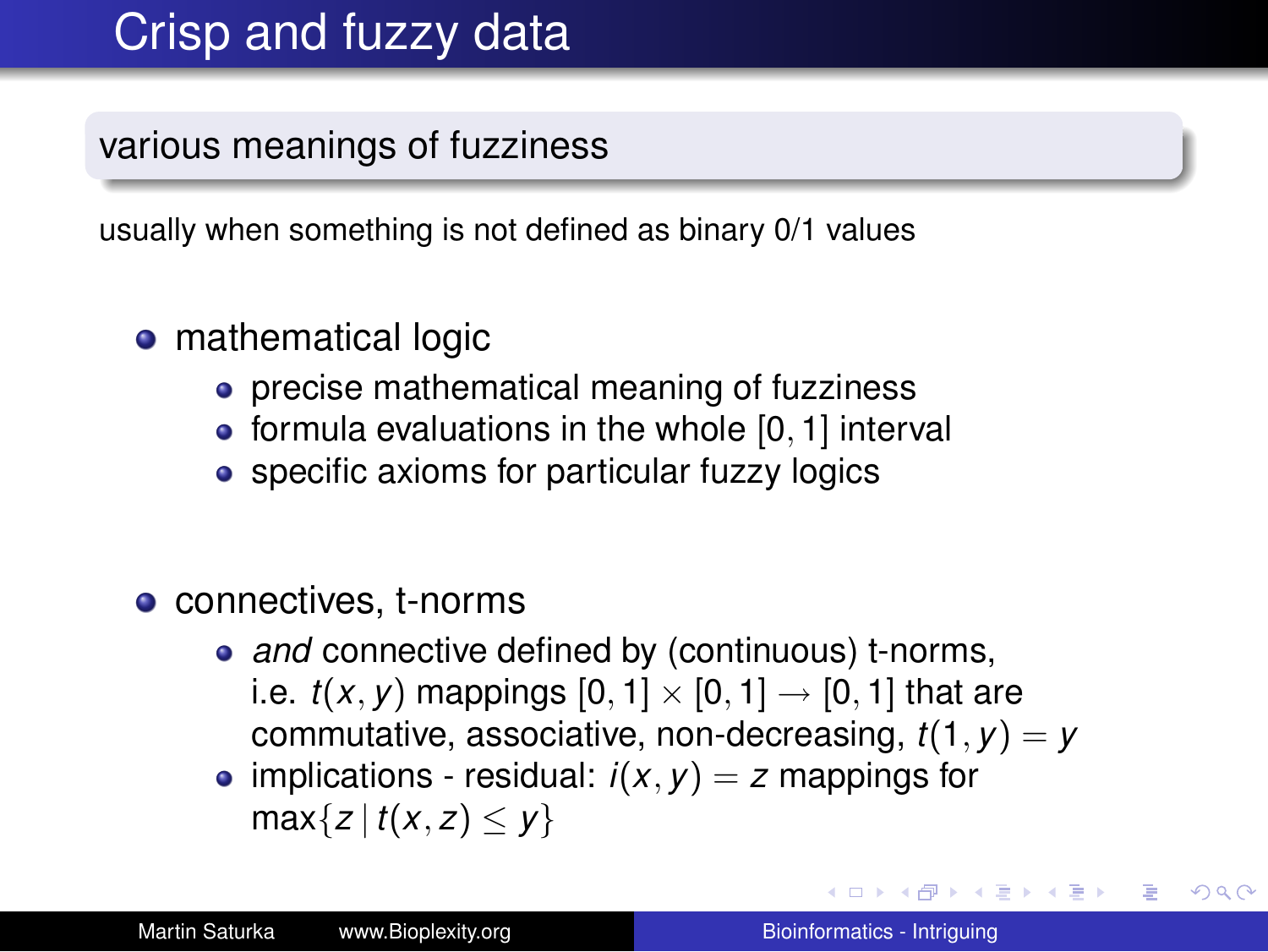### Fuzzy events



event squares as the fuzzy-data analogy of fourfold tables

KO KA KE KA BIKI BIKI YA K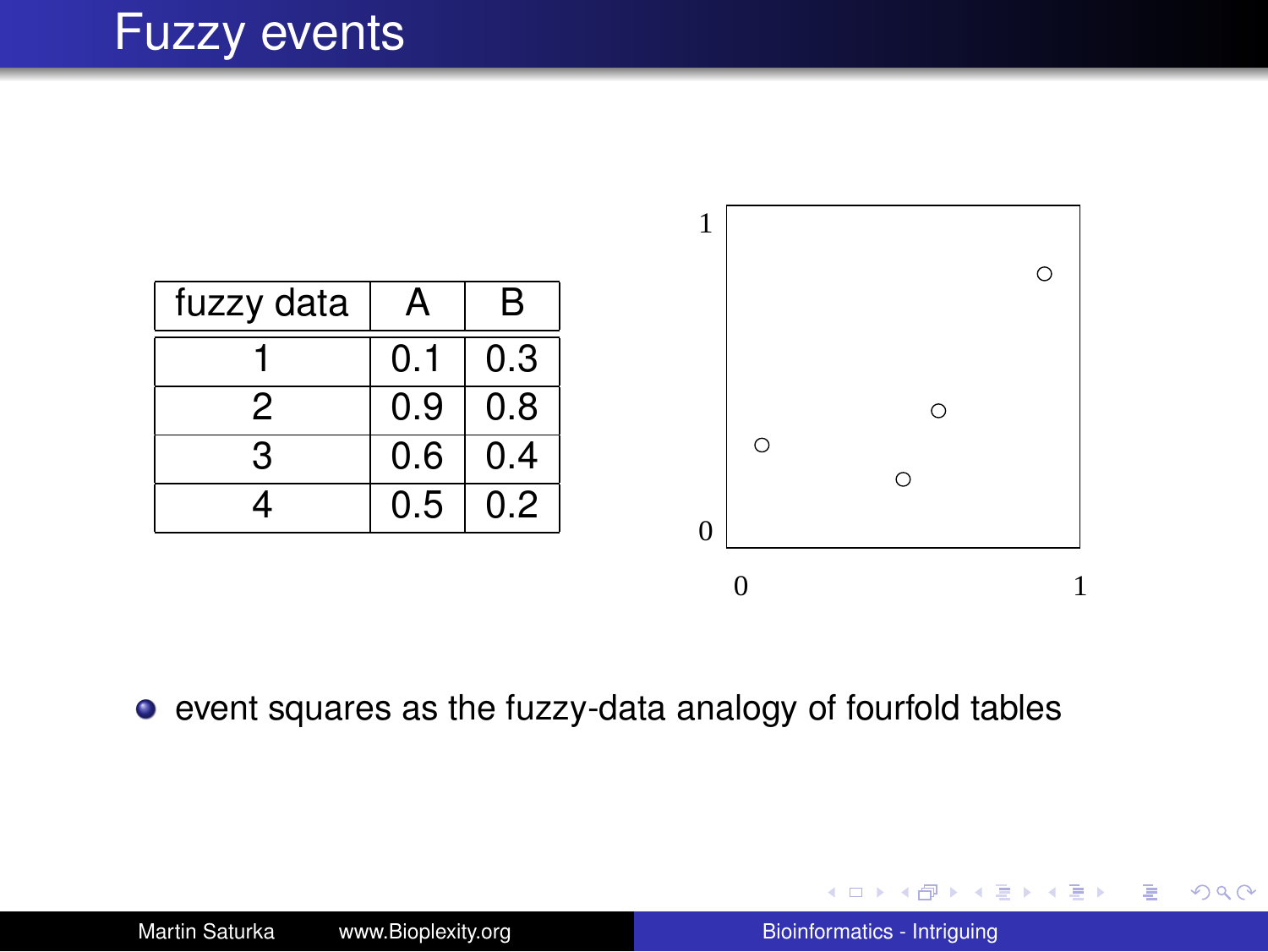# **Multitudinality**

implication-like quantification reduced on important data

#### • more vs. less important events

- **•** the succedent under the antecedent condition
- not ot be overwhelmed by nothing-happens data
	- **•** feature pairs where is valid: if the antecedent is satisfied than succedent is usually satisfied too
	- **•** if the antecedent is not satisfied than we do not care
- **•** crisp data-case multitudinality
	- quantifiers are defined with the help of fourfold table values *a*, *b*, *c*, *d* (*a* is the count of event where both antecedent and succedent are satisfied, *b* is for just the antecedent satisfied, etc.)
	- if *Q* is satisfied on  $(a_1, b_1, c_1, d_1)$  data and we have  $a_1 \le a_2$ ,  $b_1 \geq b_2$  for another data  $(a_2, b_2, c_2, d_2)$  than *Q* is satisifed on the 2-indexed data as well.

**K ロ ト K 何 ト K ヨ ト K ヨ ト**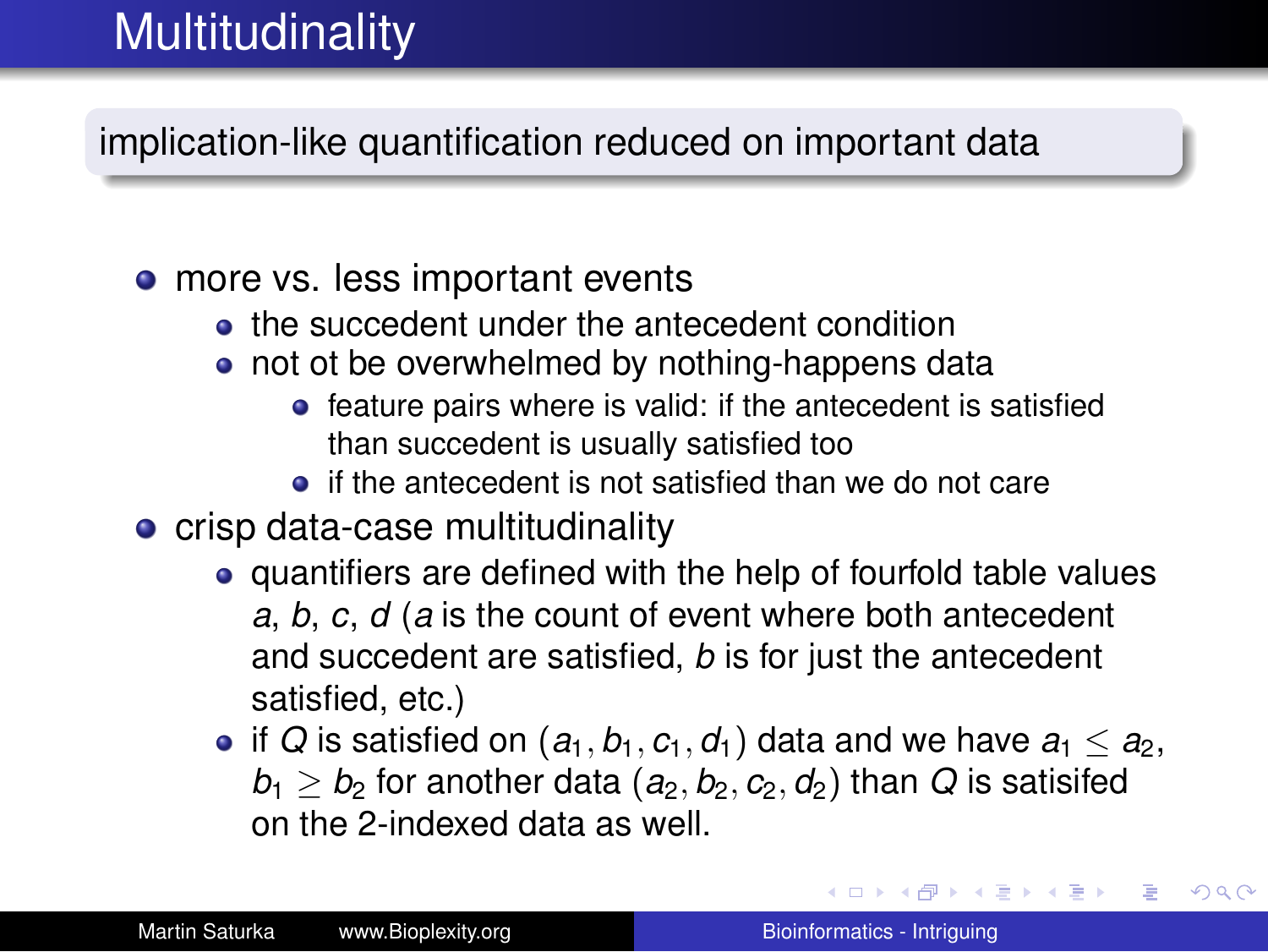#### directional multitudinal quantifiers *Q* on fuzzy data

- $\bullet$  the events are not 'yes'/'no' situations
	- generalizing the definition for 'something partially happens' event cases
- *Q* definition with the help of event squares
	- $\bullet \{x, y_1\} \rightarrow \{x, y_2\}$  for  $y_1 \leq y_2$  does not decrese Q value
	- addition / removal of {0, *y*} events does not change *Q* value
	- {1, 1} is the best event for the *Q* valuation
	- {1, 0} is the worst event for the *Q* valuation

**K ロ ▶ K 何 ▶ K ヨ ▶ K ヨ ▶** 

B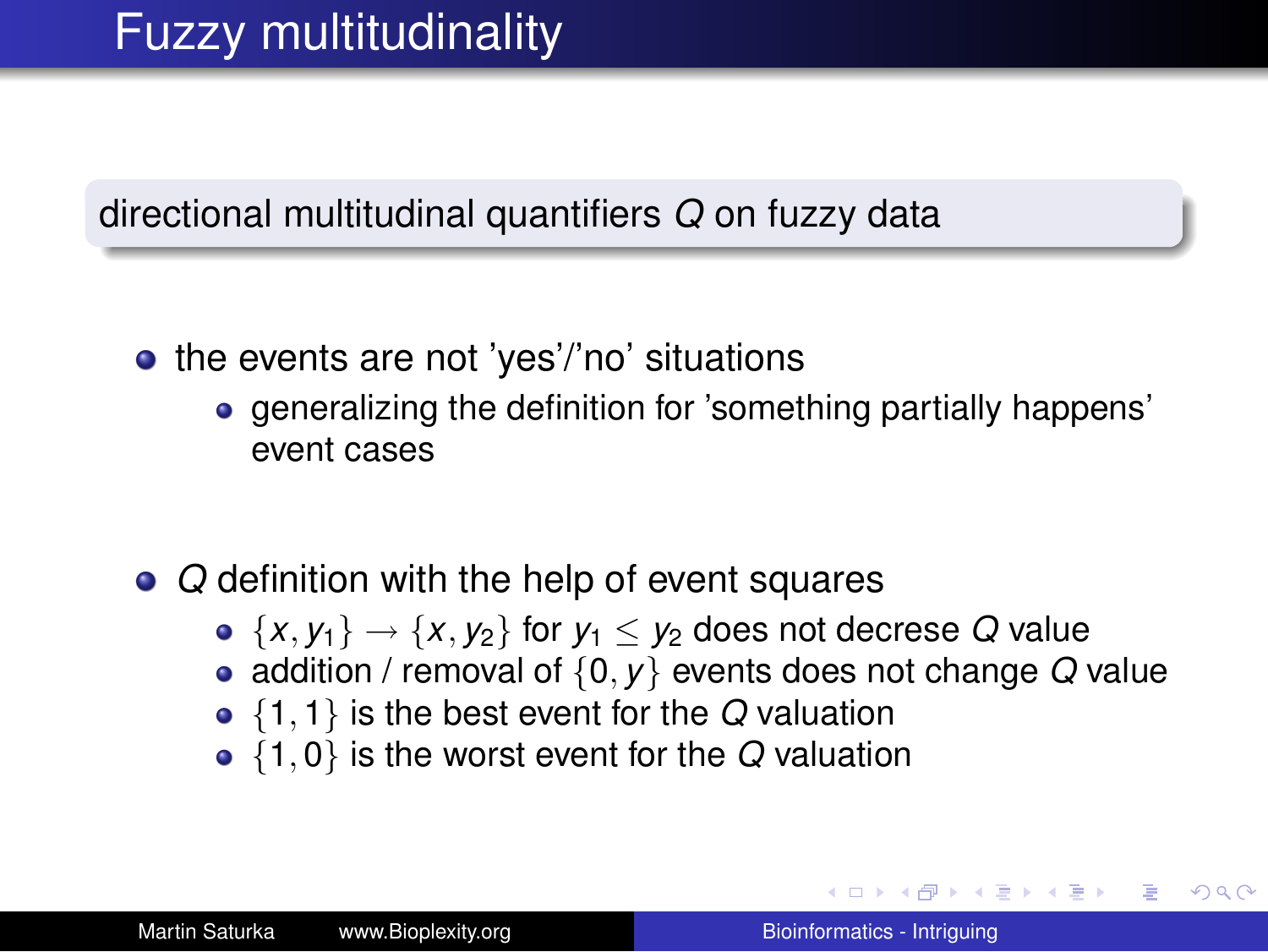### **Quantifiers**

#### multitudinal quantifiers based on residual implications

- product t-norm:  $t(x, y) = x \cdot y$ ,  $i(x, y) = 1$  for  $y > x$ , or  $y/x$
- $\bullet$  Lukasiewicz t-norm:  $t(x, y) = max(0, x + y 1), i(x, y) = 1$  for *y*  $> x$ , or 1 + *y*  $- x$
- Goedel t-norm:  $t(x, y) = min(x, y)$ ,  $i(x, y) = 1$  for  $y > x$ , or y
- particular multitudinal quantifiers
	- weighted implication means
		- the product t-norm case  $\sum$  min $\{x,y\}/\sum x$
	- weighted implication quantiles
		- each event has its length according to the *x* value
	- quantile estimations
		- analogically to the standard quantile estimation
	- survival models
		- modified version of the Kaplan-Meier estimator

イロト イ伊 トイヨ トイヨ トー

噴く  $2Q$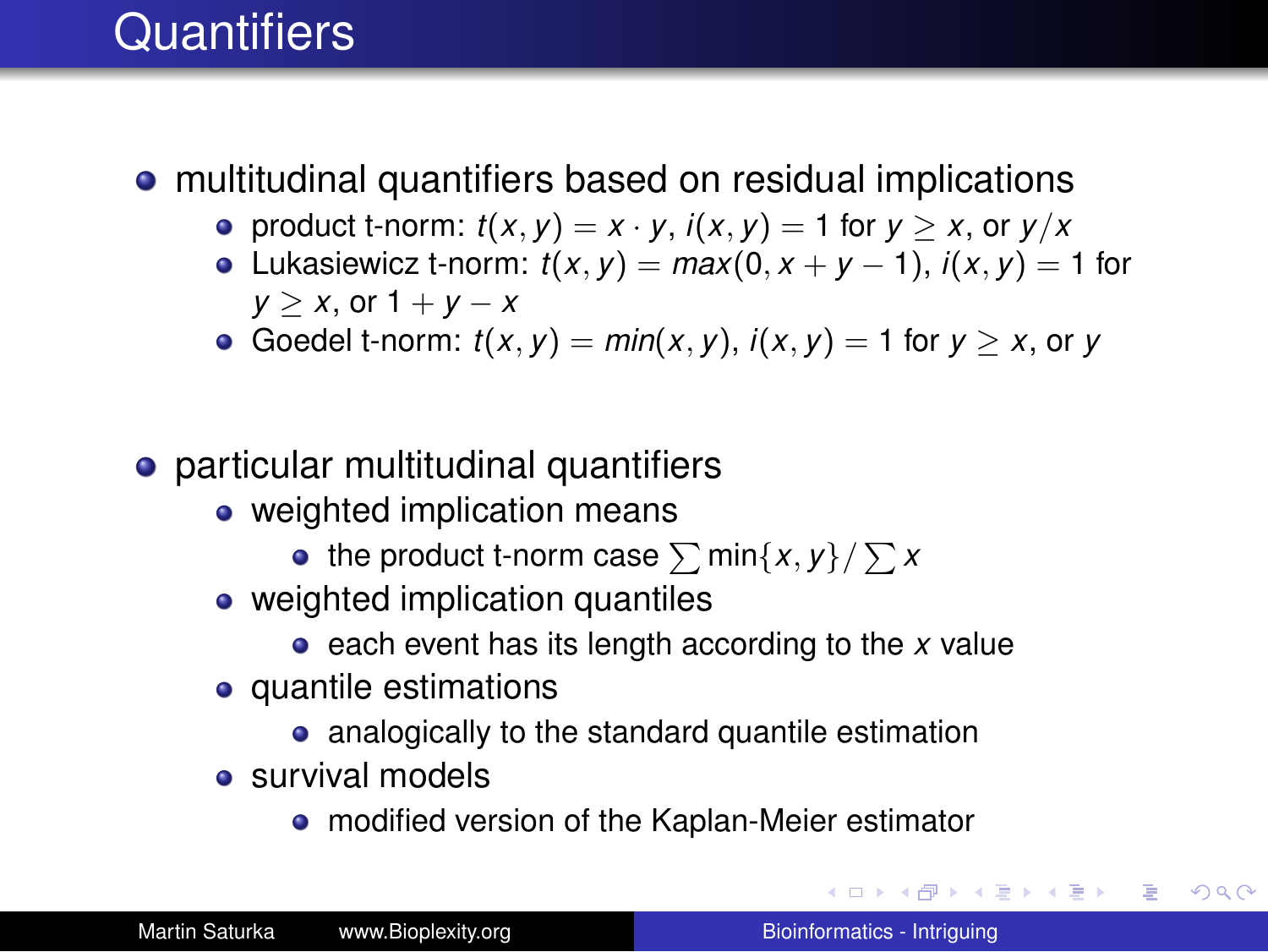# Examples



survival based quantification





←←

×

不思う 不思う し

重。  $299$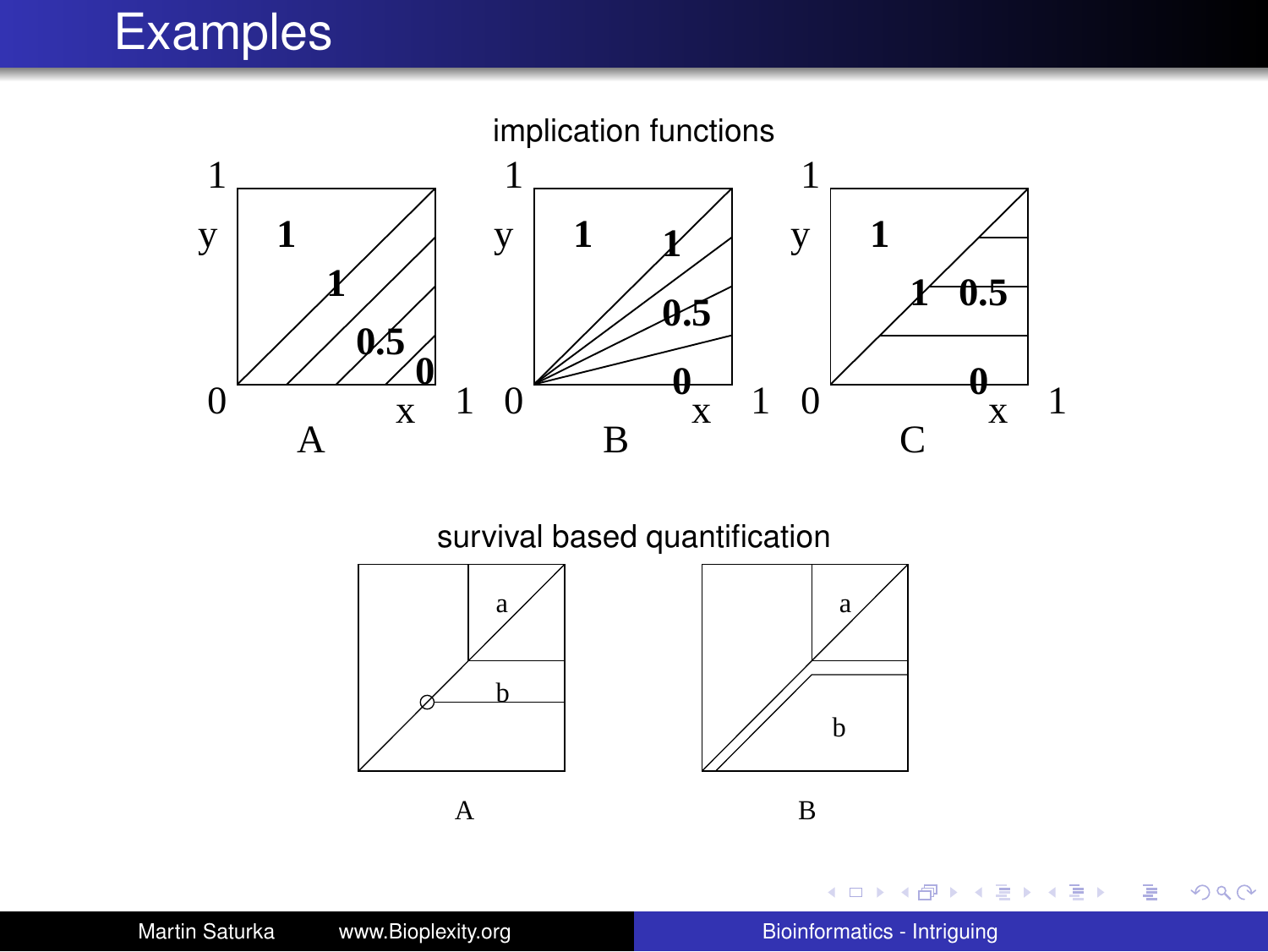## Symmetric notions

#### • mutual multitudinal quantifiers

- up to know, we had directional quantifiers (i.e. relations)
- directionality to bidirectionality switch by taking both direcions into account
- taking the lesser values during weighted implication computations for  $\{x, y\}$  and  $\{y, x\}$  events
- **o** distances
	- symmetric multitudinality can be used as a feature to feature (e.g. inter-genes) similarity measure
	- the product t-norm case:  $\sum min\{x, y\}/\sum max\{x, y\}$

**≮ロ ▶ ⊀ 御 ▶ ⊀ ヨ ▶ ⊀ ヨ ▶** 

B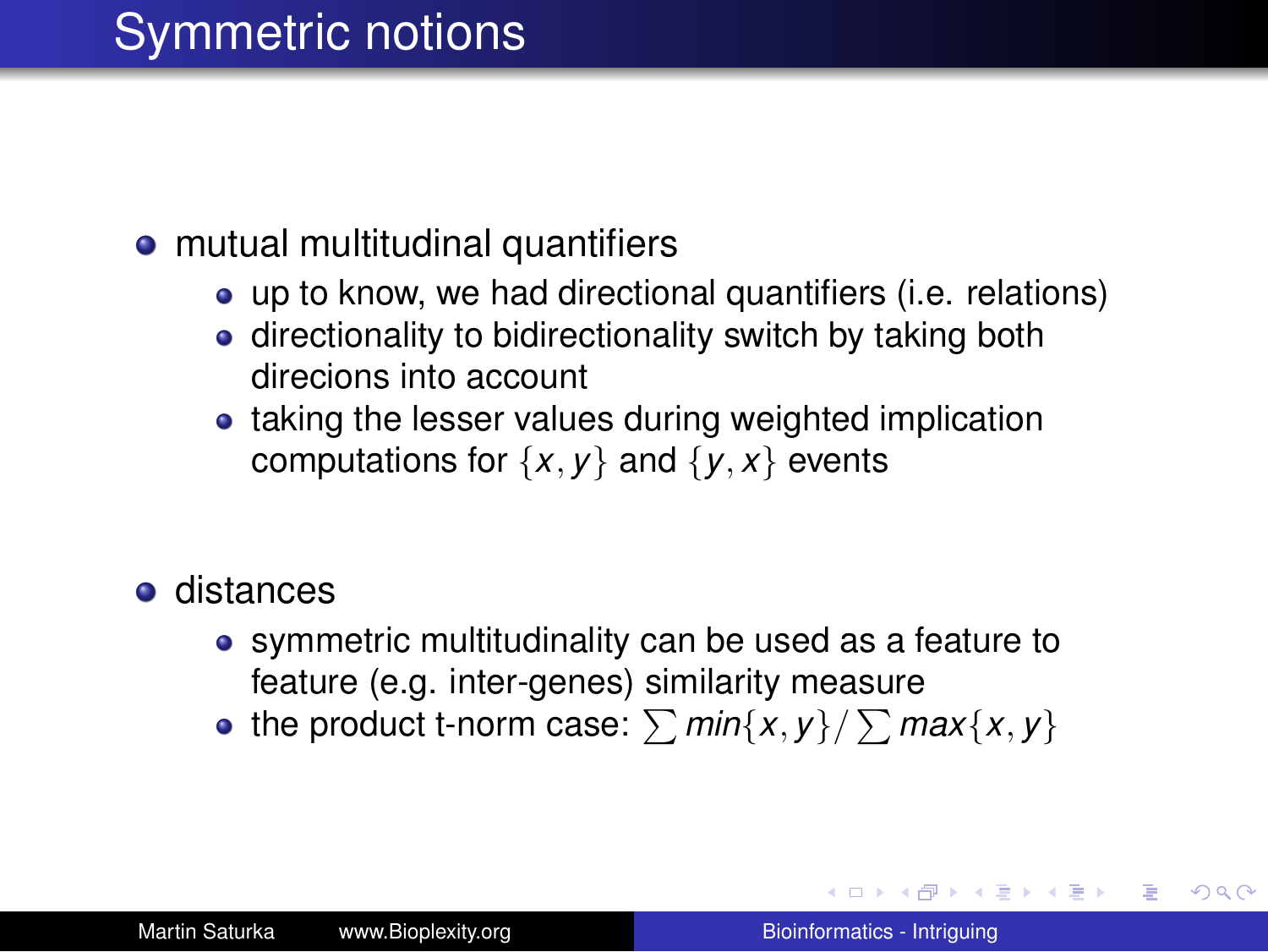relations available - use them

- too many gene formulas (genes, gene tuples)
	- cluster the gene formulas into groups of similar expressions
	- mutual multitudinal quantifiers available as a similarity measure
- **o** directional clustering
	- classical centered clustering the items as both greater and lesser than respective centers
	- uni-directionality centering one set of lesser and one set of greater items per cluster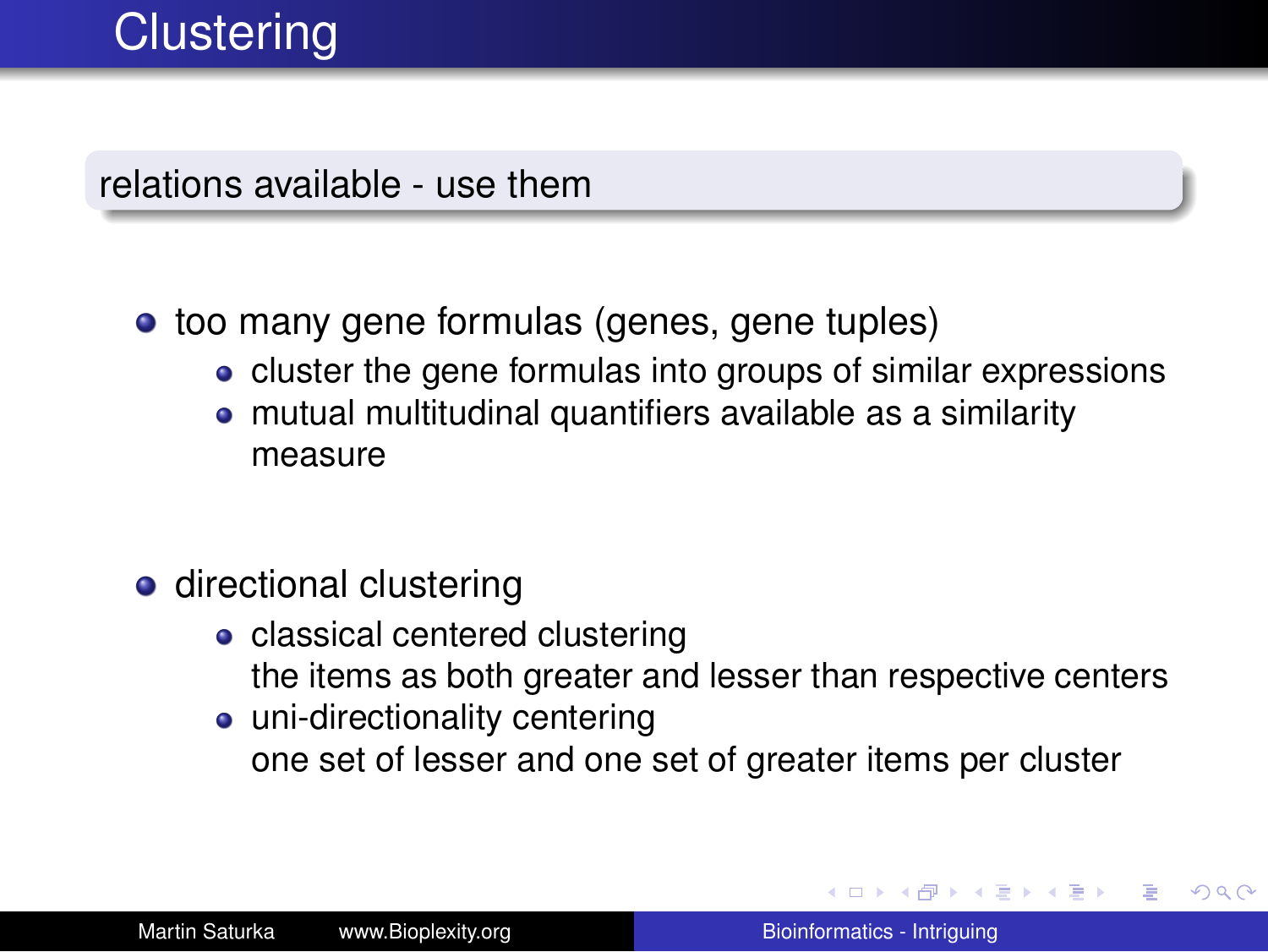### Gene selection

which gene combinations are substantial for tissue distinction

- (formula based) class covering
	- selection of gene formulas which are highly valuated at an object class
	- o go through subsequently longer formulas  $\varphi_1$ ,  $\varphi_1 \wedge \varphi_2$ ,  $\varphi_1 \wedge \varphi_2 \wedge \varphi_3$ , ... while a class has a high valuation and no other class has a lower valuation
	- set of many such reached formulas forms a pool of distinction gene expression properties
- gene shaving (based on PCA)
	- 'shaving off' genes with low dot product to an eigenvector
		- the rest genes used for PCA recomputation iteration
	- $\bullet$  the right group size by the gap statistics
		- the most variance explained compared to random groups

イロト イ押 トイヨ トイヨ トー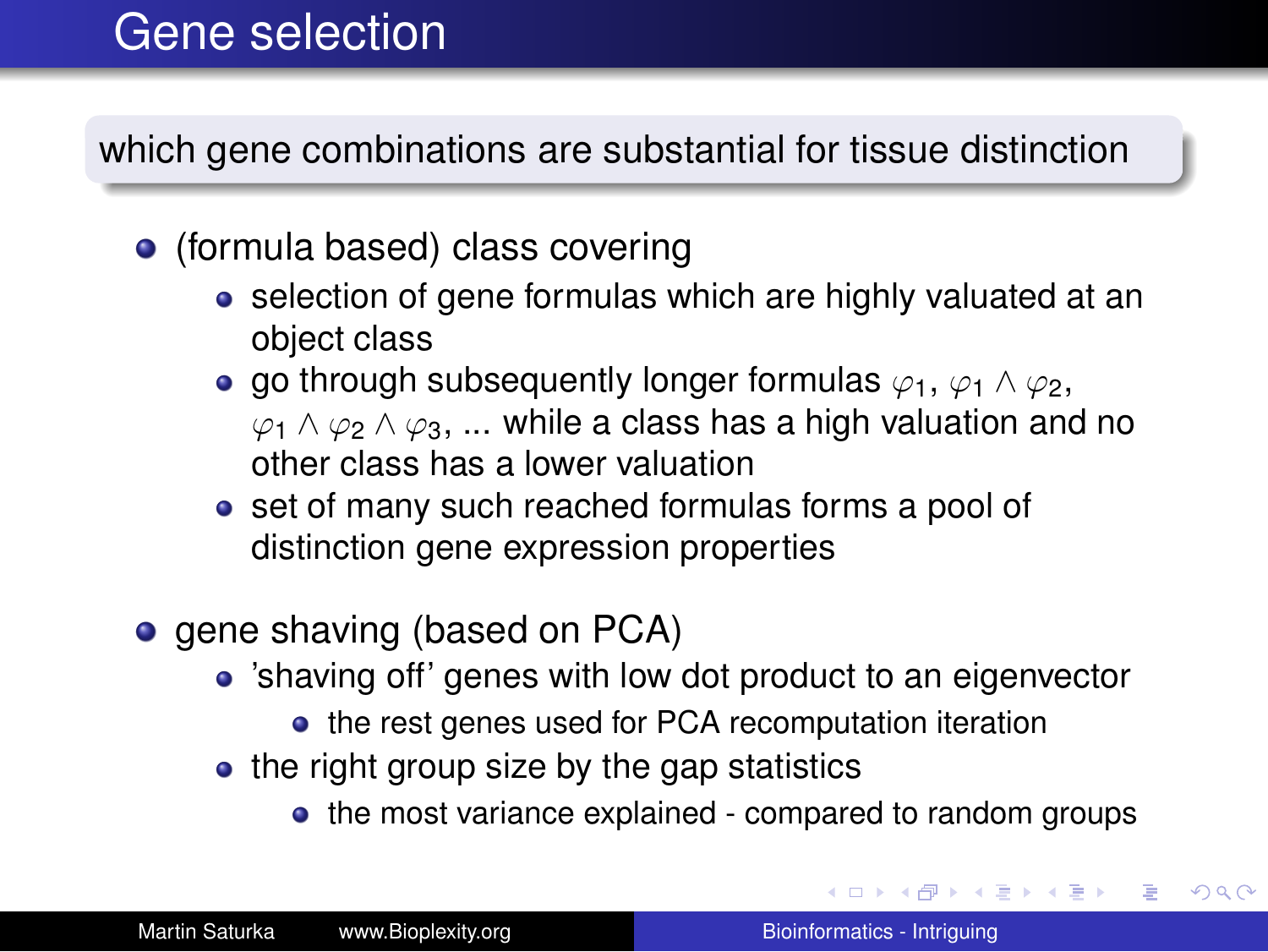## Feature aggregation

#### putting many features into single property

#### • aggregators

- trend prediction from many symptoms
- demands: continuity, stability, associativity
- one way trand by e.g. logical connectives

#### **o** directions

- single or two opposite proneness directions
- usually some combination of antagonistic trends
- stable continuity with associativity impossible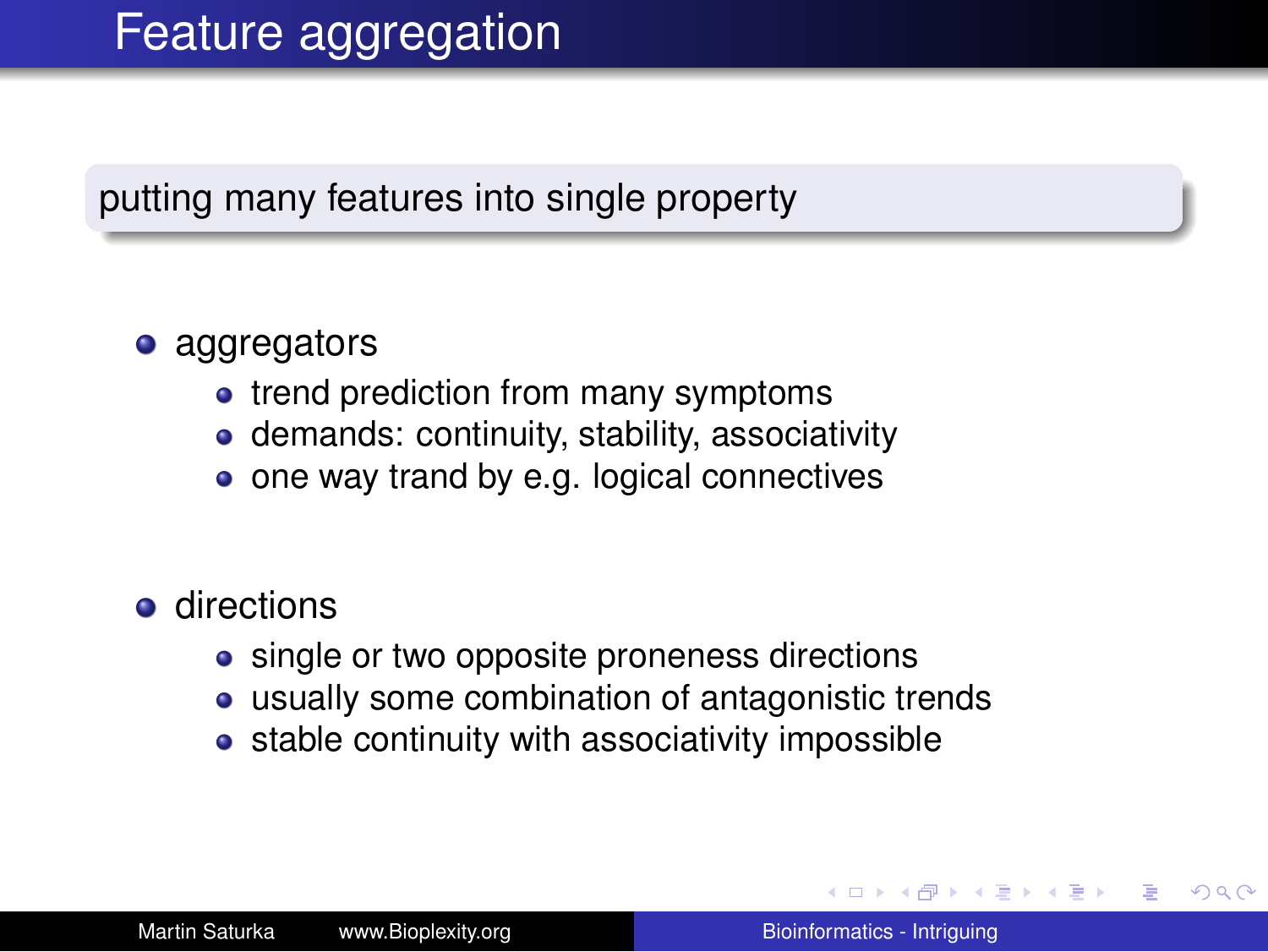gene regulation description

#### • value separation

- both gene activation and inhibition are important events
- making statement pairs out of single gene expression statements
	- old: gene*<sup>i</sup>* expression
	- new: gene*<sup>i</sup>* activation, gene*<sup>i</sup>* inhibition
- description formulas
	- addition of the 'opposite' connective to the language
	- $\bullet$  example:  $q_1 \wedge q_2 \wedge$  opp $q_3$ 
		- i.e. both genes 1 and 2 are activated and gene 3 is inhibited

イロト イ押 トイヨ トイヨト

B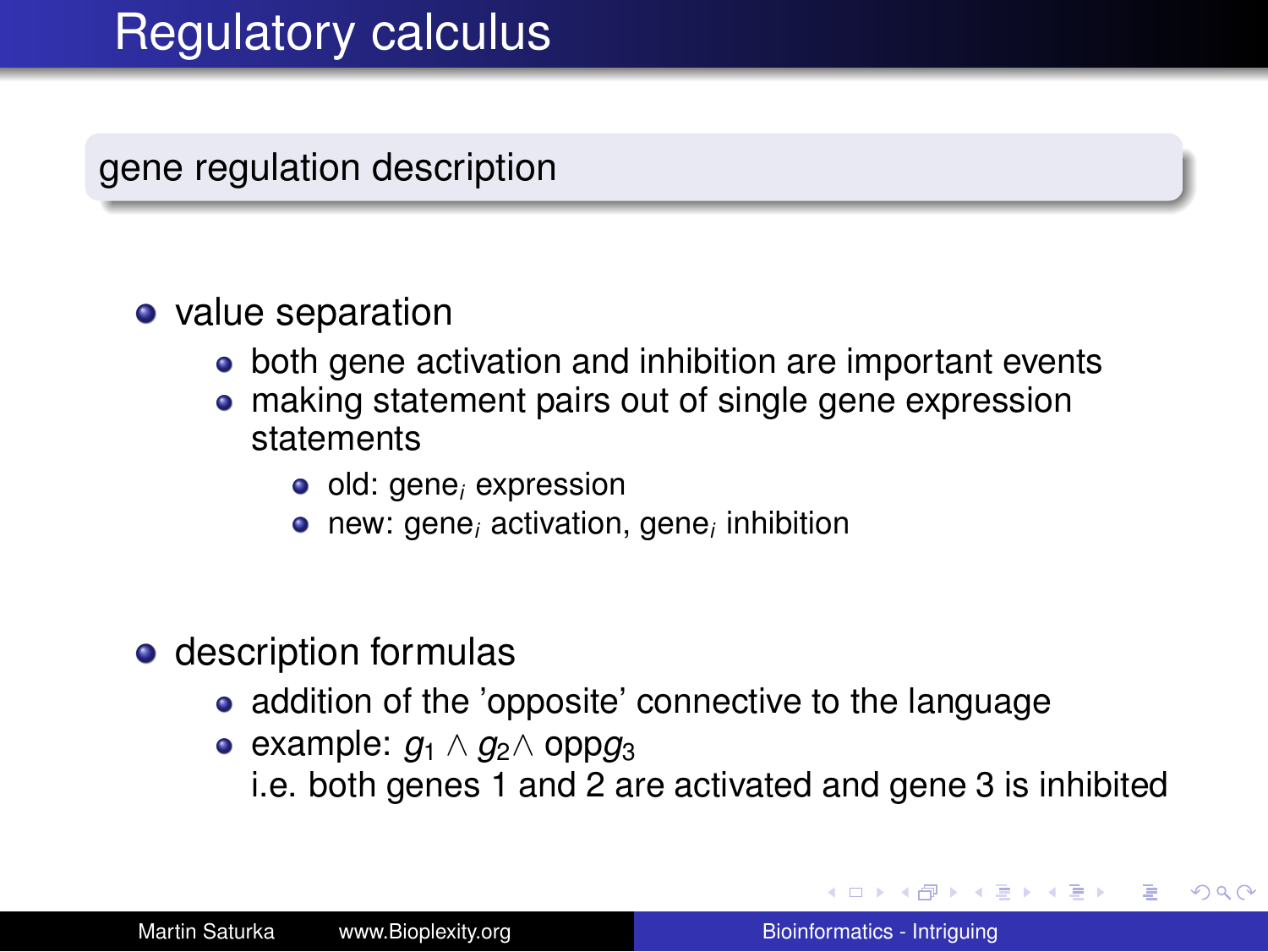### Dinorms

#### alike trends first, then overall combination

#### • trend aggregation

- aggregations made separately for the opposite directions
- finally, combination of the overall anti-directional trands
- stability, continuity and a kind of associativity gained

#### • symbolic notation

- $\bullet$  (*A*<sub>upp</sub> ← *A*<sub>low</sub>)  $\vee$  (*A*<sub>low</sub> ← *A*<sub>upp</sub>)
- the overall combination by coimplications
	- kind of difference measurement
	- o one of the two items is zero, the other one is the overall trend

イロト イ押 トイヨ トイヨ トー

B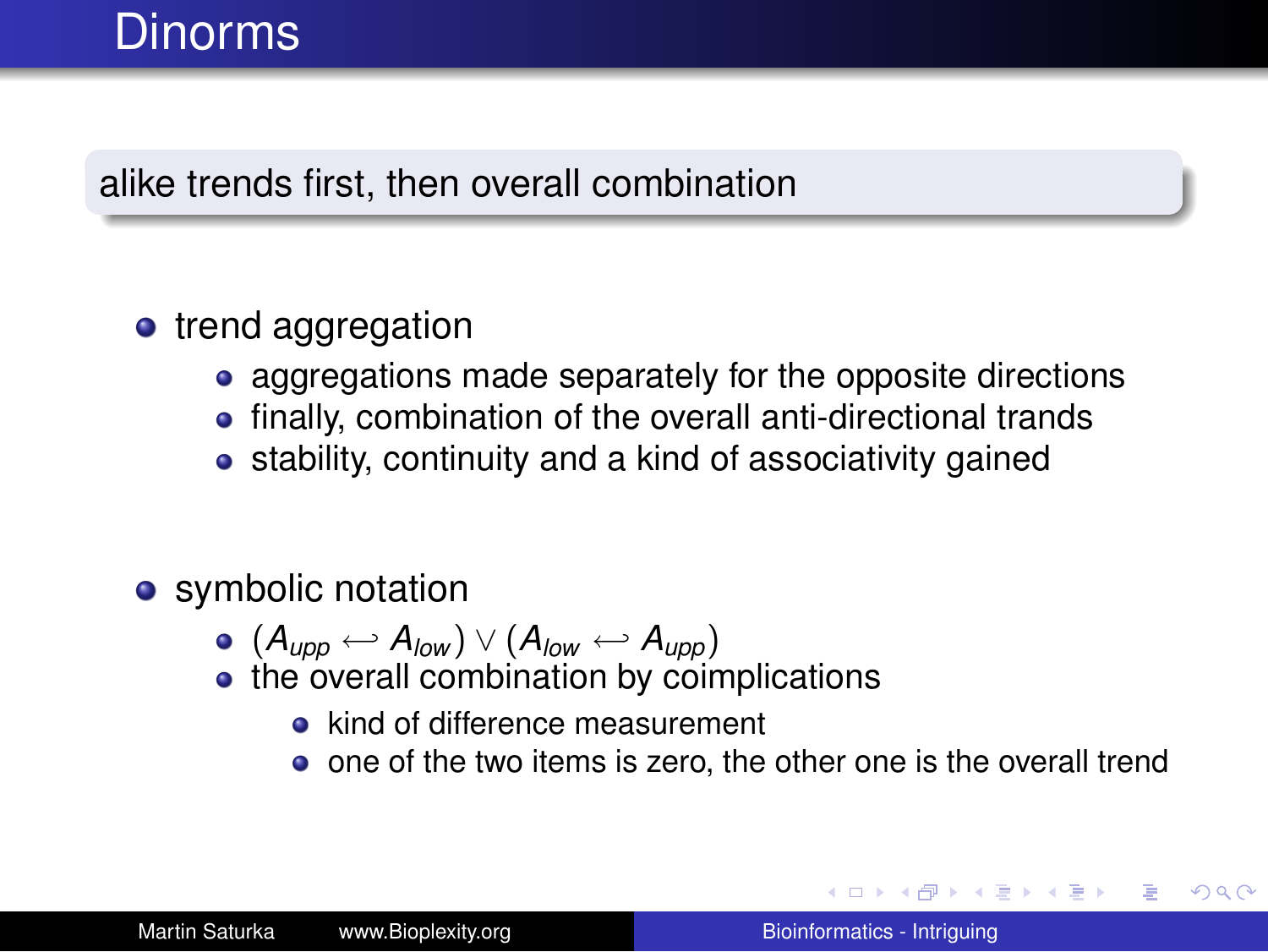### Dinorm structure



Rule (strength) values

• schematic spring example of a general dinorm

4 0 8

④ → → 重 → → 重 → 三重

 $299$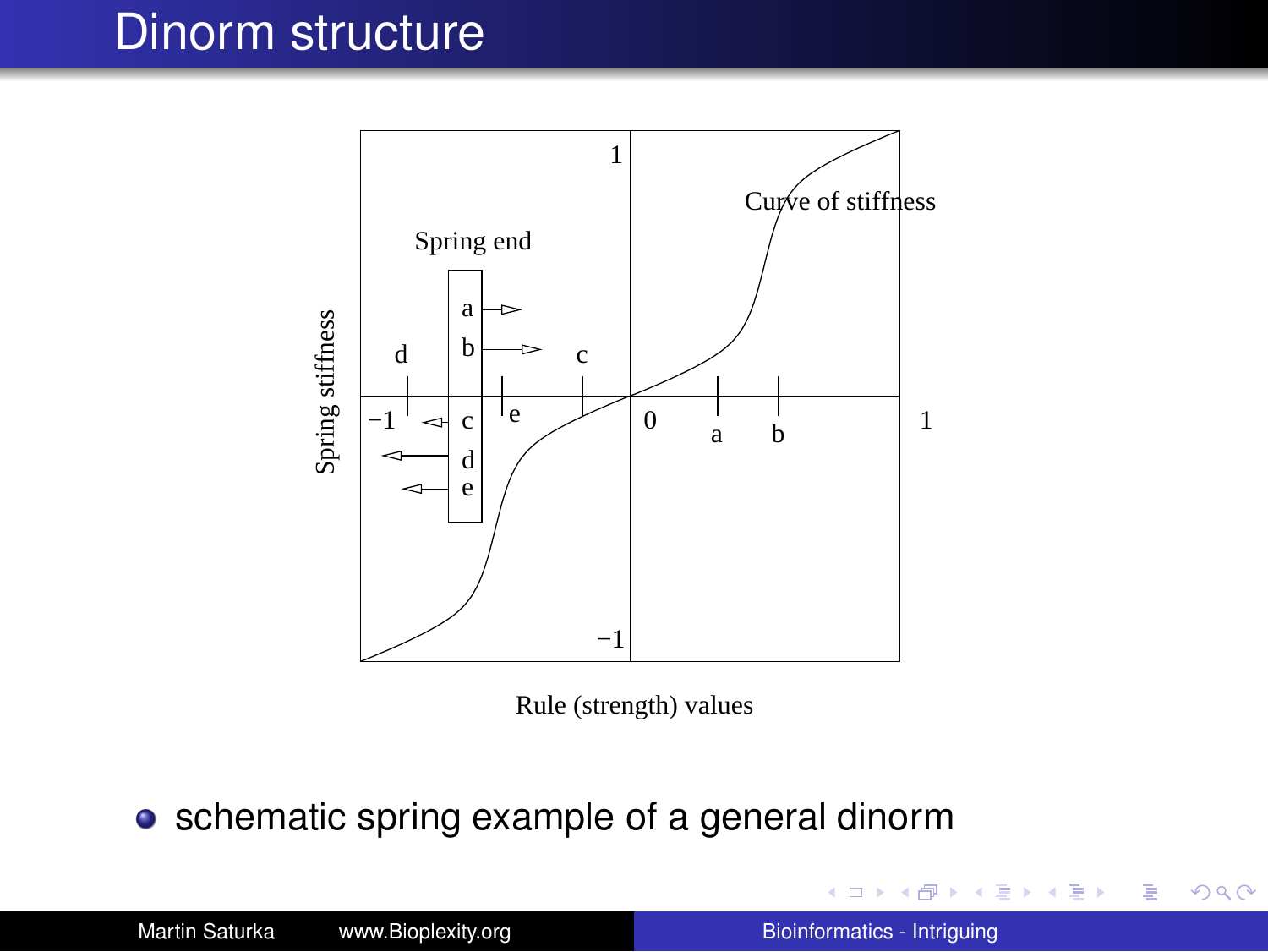# Resampling methods

amounts of data features and relations

- based on empirical sampling distribution
	- make an assumption of samples interchangebility
- resampling technics
	- bootstrapping
		- trend evaluation under multiple symptoms
		- leading into a real valued parameter estimation
	- permutation tests
		- p-value estimation under unknown data distribution
		- **·** difference between two groups estimation
	- gap statistics
		- (cluster) size choice from a sequence of ranks
		- point of the largest group-plausibility

→ 伊 ▶ → 臣

→重き。

÷.  $QQ$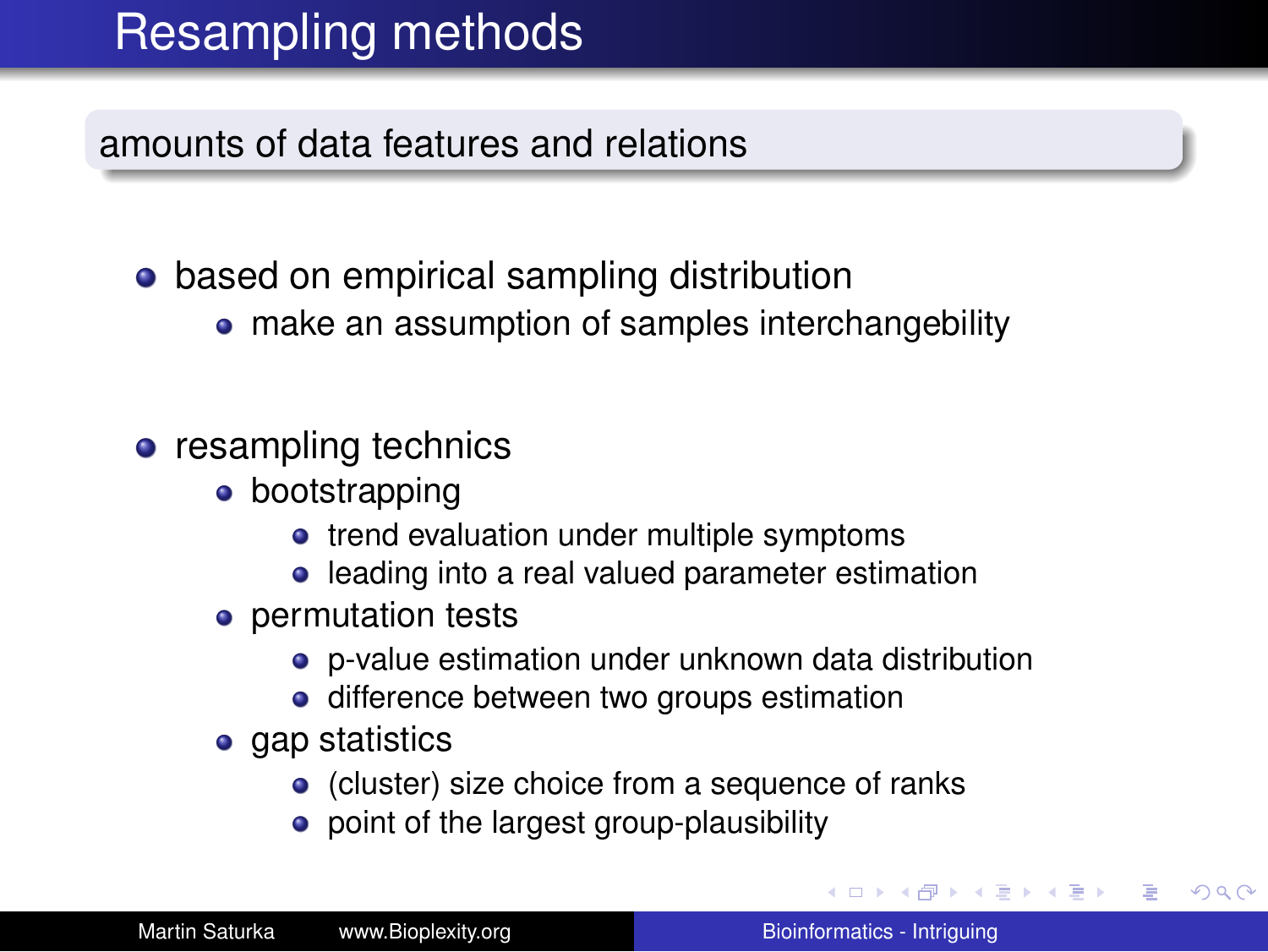## Resampling algorithms

#### • bootstrap method

- take all the data samples as an unordered set
- make a new sampling with replacements of the original data size
- compute the explored property as usually, save the value
- make the new sampling / computation many times
- the new distribution is the one of the property, it tends to be the normal distribution
- permutation tests
	- take all the data samples as an unordered set
	- separate the data by accident into right-sized groups
	- compute the explored difference, save the value
	- make the new sampling / computation for many times
	- **•** the new distribution is the one of the test
	- p-value as the ratio of larger gained differences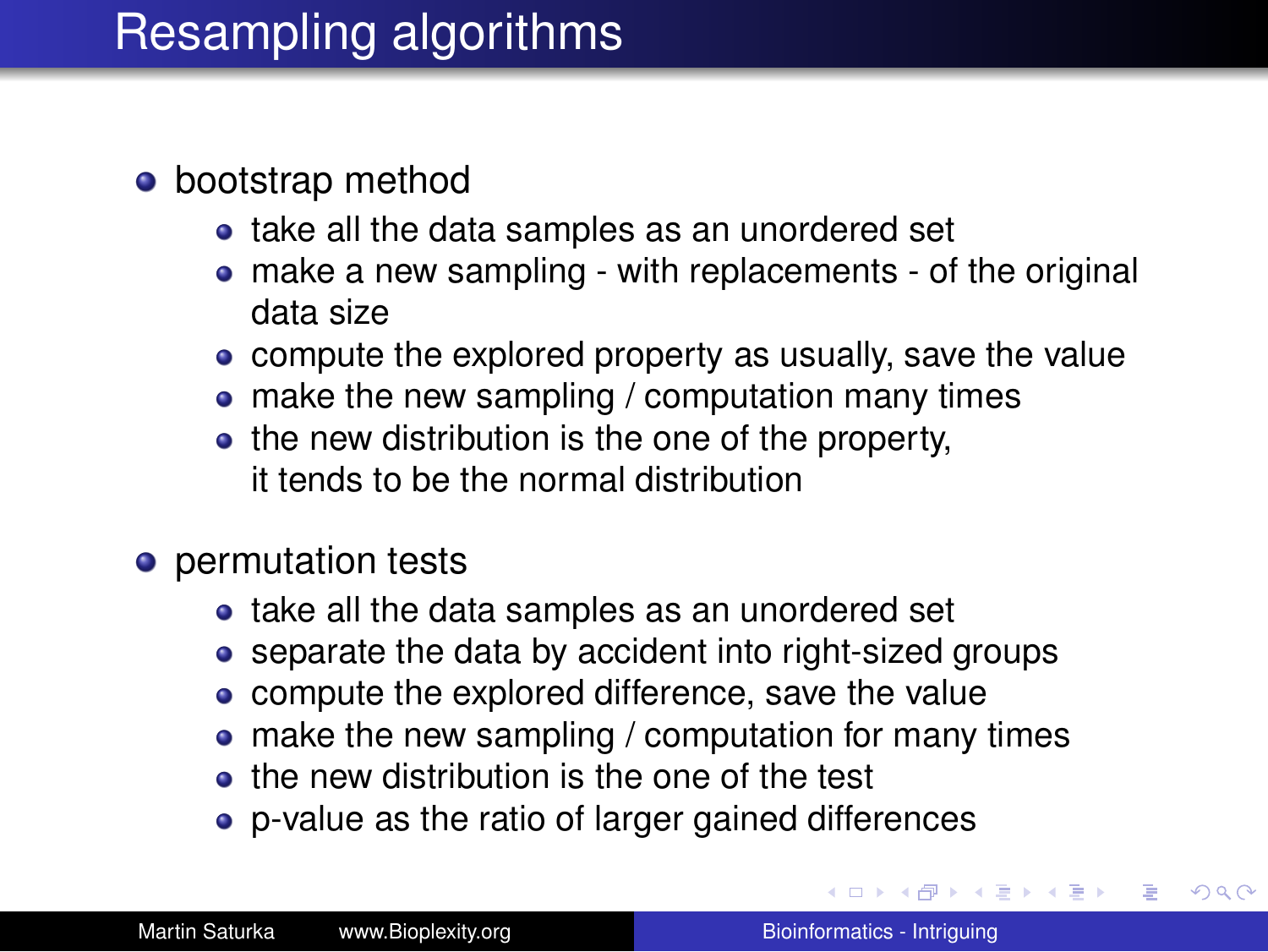## Multiple decisions

- **•** parallel subdecisions
	- nearest neighbors
- **o** sequential subdecisions
	- **e** classification trees
- $\bullet$  after data mining is done
	- new features gained for decision making
	- nearest neighbor search should be improved
	- features available for multiple decisioning
- missing data
	- some experimental data missing in virtually every dataset
	- **.** lost subdecisions either ignored or modelled by the most similar samples

イロメ イ押メ イヨメ イヨメー

 $2990$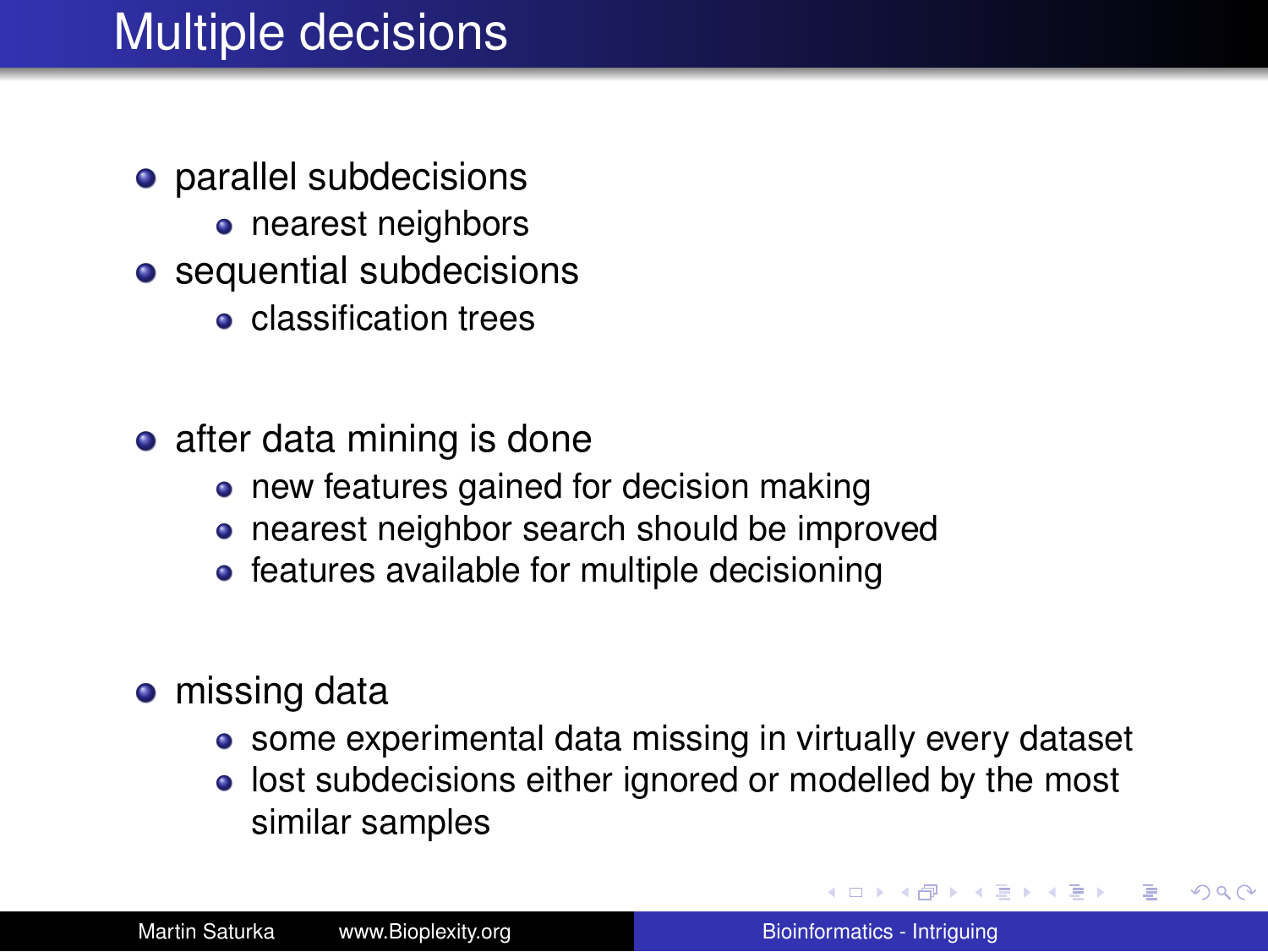#### questions  $\rightarrow$  answers  $\rightarrow$  classification

### C&RT

- classification and regression trees
- tree: each (non-leaf) node is an if-then-else condition
- subsequent questions / answers to make classification
- leaf nodes are the classes (diagnoses)
- algorithm
	- build tree
		- subsequent best-separation splitting
	- tree pruning
		- to avoid overfit done by too specific tree learning

イロト イ団ト イヨト イヨト

B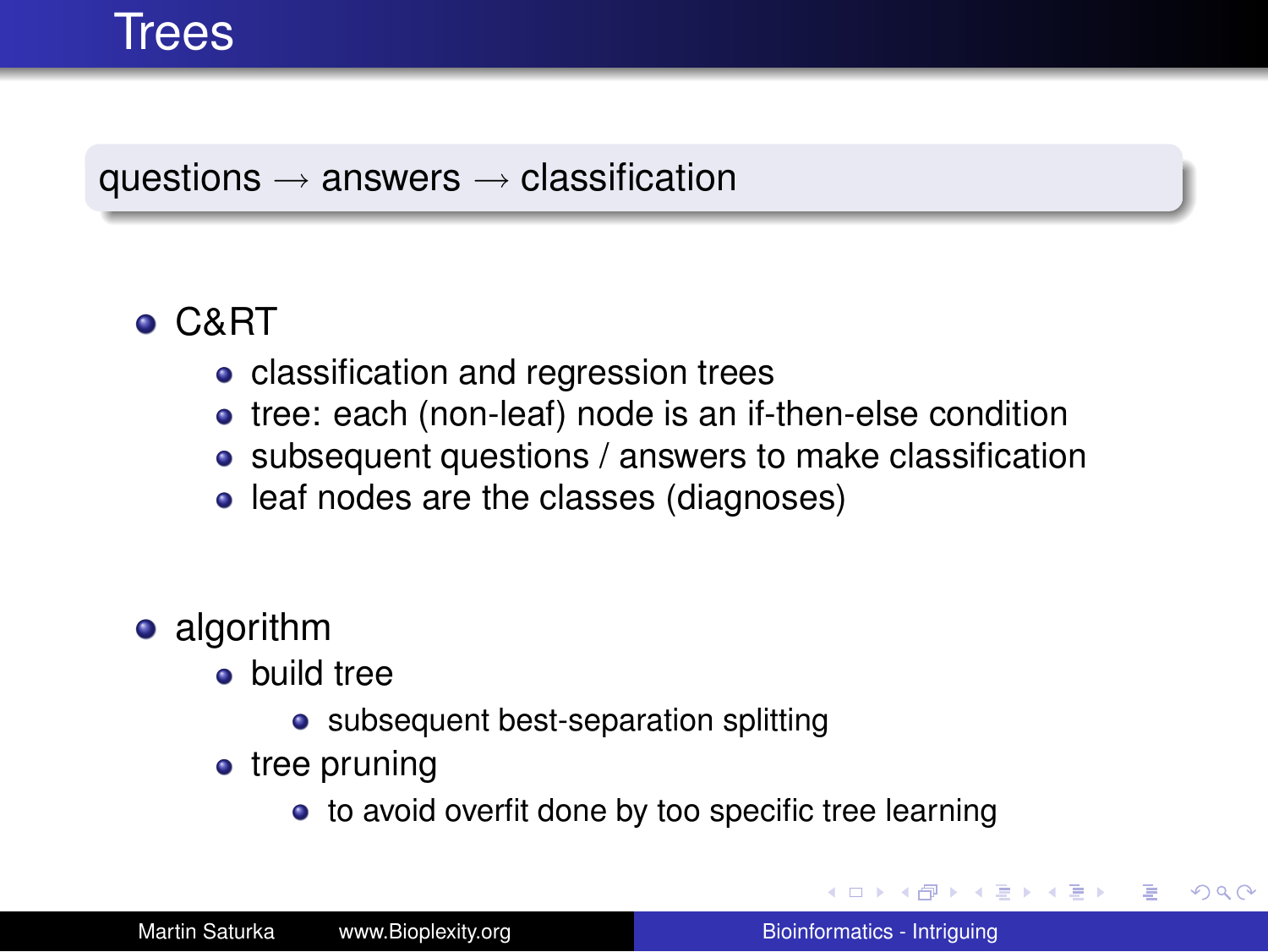#### random forests approaches

- voting for multiple classifications
	- **e** each tree has a vote to make a classification
	- $\bullet$  outputs of many trees  $\rightarrow$  averaged results
	- could be used as a self-contained data-mining technics
- bagging bootstrap based aggregating
	- training data being taken by bootstrapping
	- constructing multiple classification trees
	- final result as an averaging consensus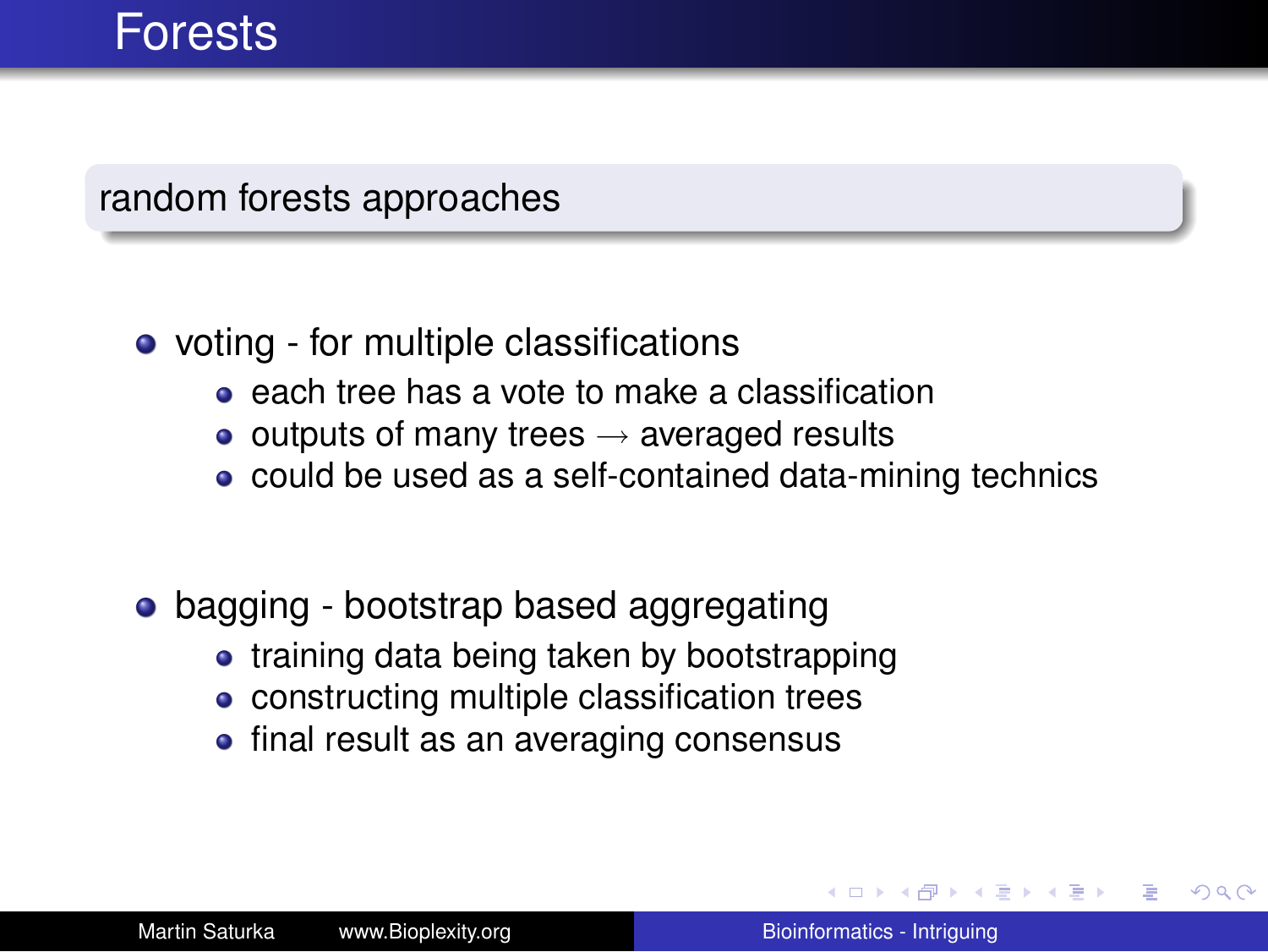# Entropy

probabilistic structure characterization

- **•** Fisher information
	- suitability of an experimental / statistical schema
	- depends on distance measures, keeping track of locality
- Shannon entropy
	- global measure of overall stochasticity
	- length of the most parsimonious alphabet



 $\equiv$   $\rightarrow$ 

B

 $2990$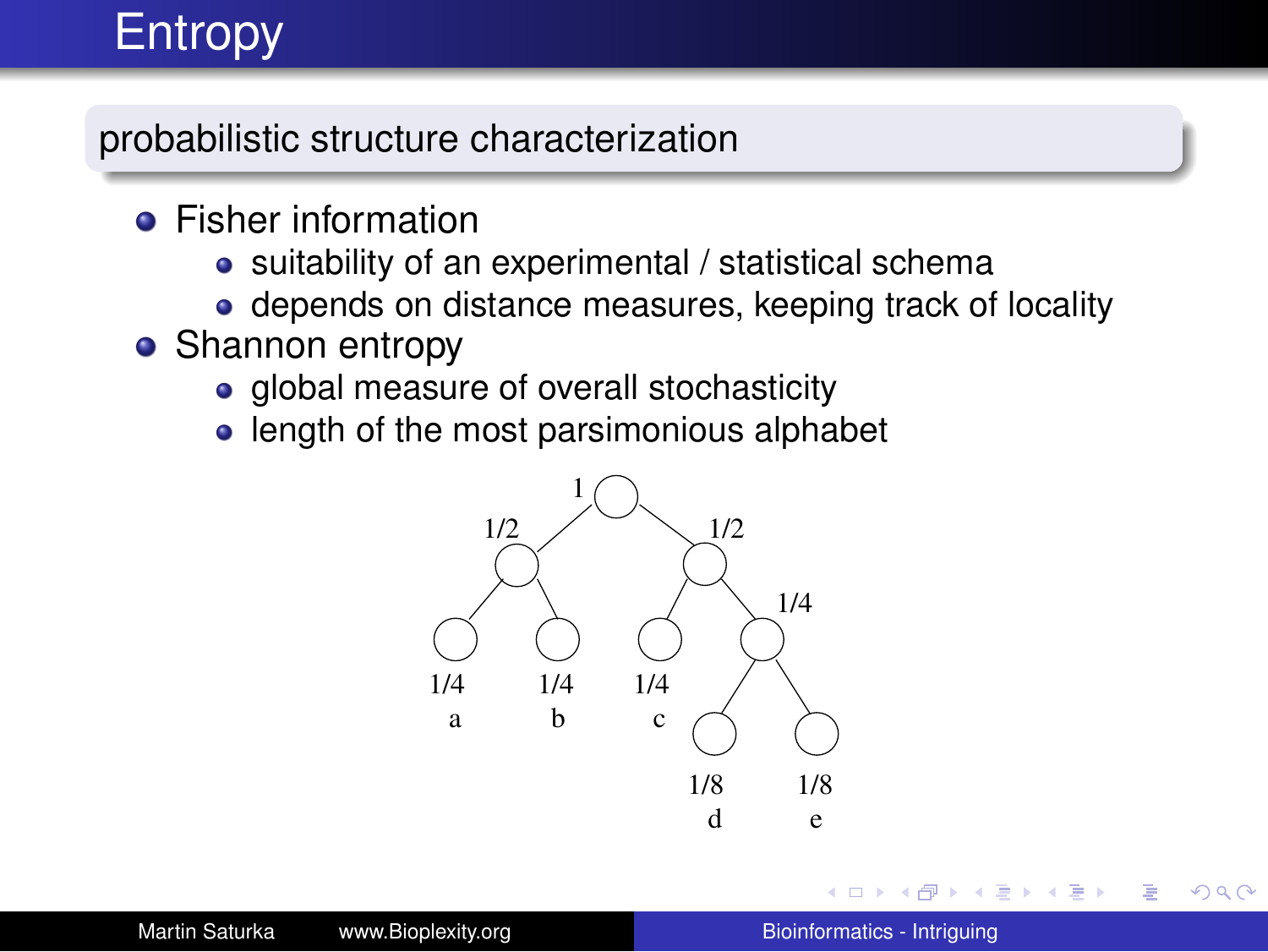# **Splitting**

#### suitable data separations

#### • subsequent separations

- **o** classification trees
- ILP programming
- clustering trees
- **o** tree structure
	- to make the classification tree resembling the entropy tree
	- not to construct trees too deep
		- $\bullet$  many questions  $\rightarrow$  many errors

す画→ B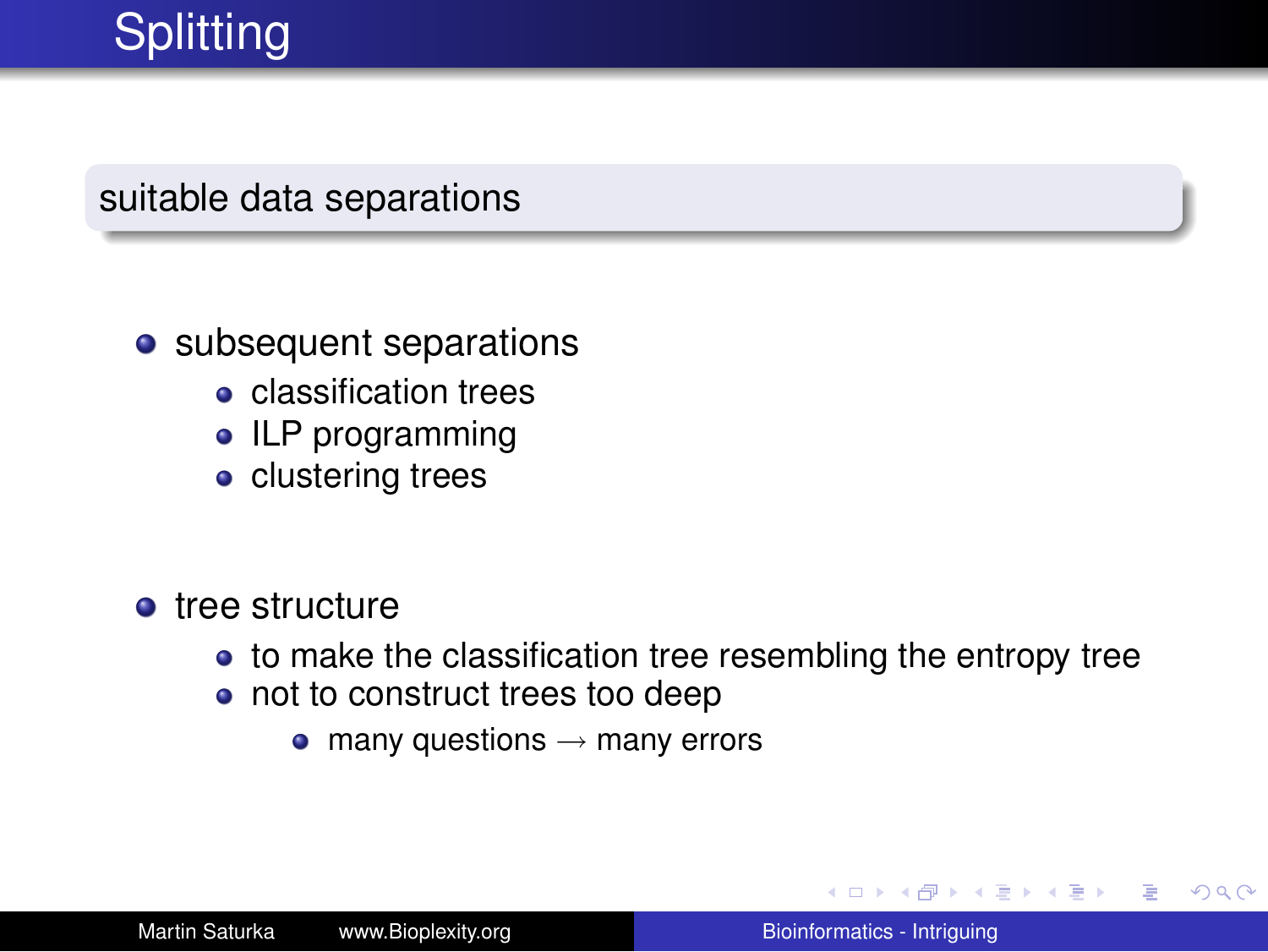#### relational data-mining on multiple tables

### • inductive logic programming

- data and classes given by positive and negative examples
- data classes characterization by logic program (hypothesis)
- for (deterministic) data with limited amount of attributes

#### **ILP** technics

- to construct hypothesis for
	- the positive examples being proved by it
	- the negative examples not being proved by it
- separation tree construction
- prooving by traversal the tree

(ロ) (伊) (三)

す重き。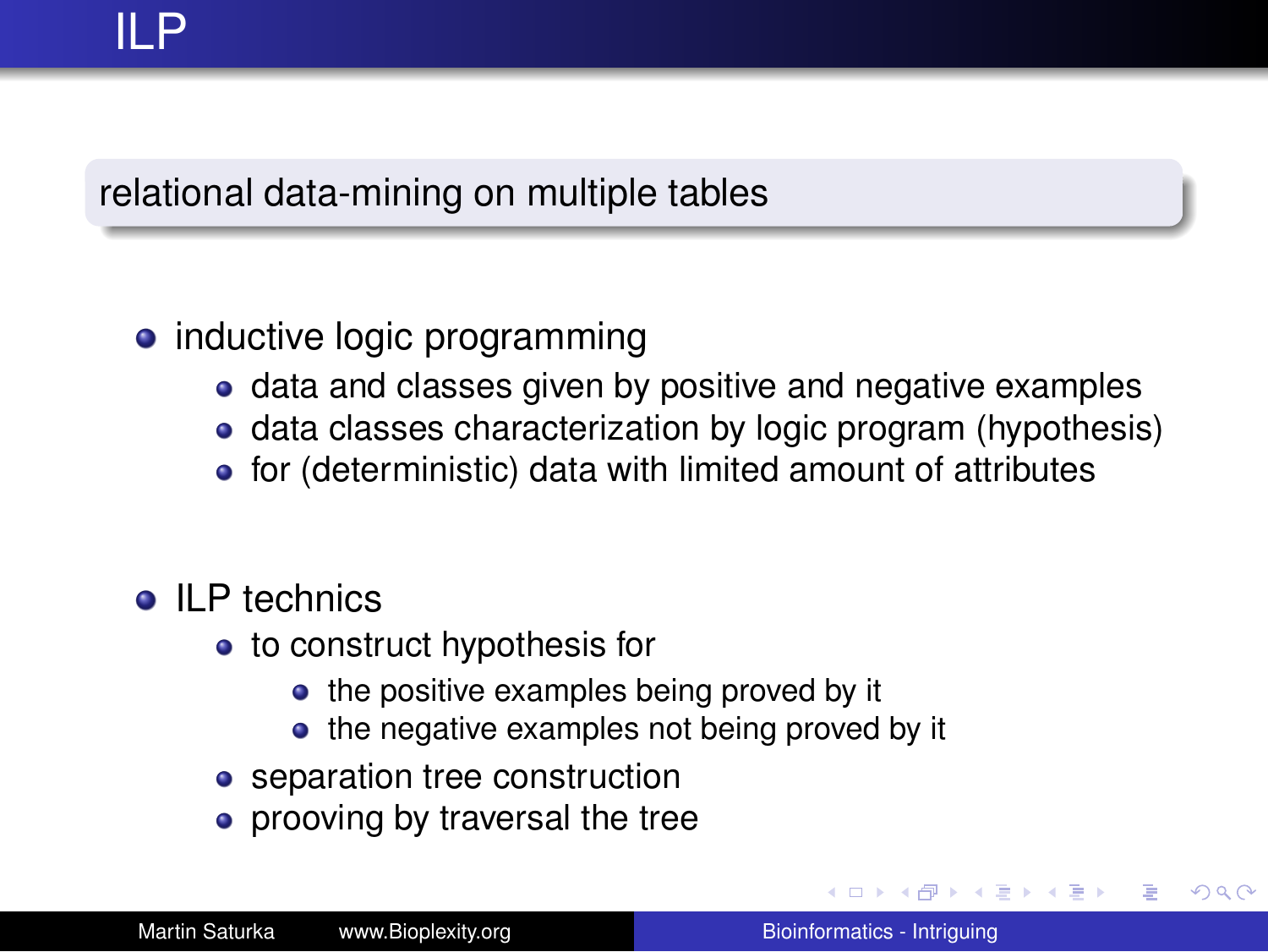# Learning

#### learning **validation**

- over/under-fitting
	- stop the learning process when the classification success growth changes to be slow / shallow
- cross-testing
	- to test the learned classification method on independent data
	- split initial data into two groups: for learning and for testing
	- enough data 1/3 for testing, otherwise 1/10 for testing
- Occam's razor
	- statistical character of the principle
	- do not use more parameters than necessary

イロメ イ押メ イヨメ イヨメー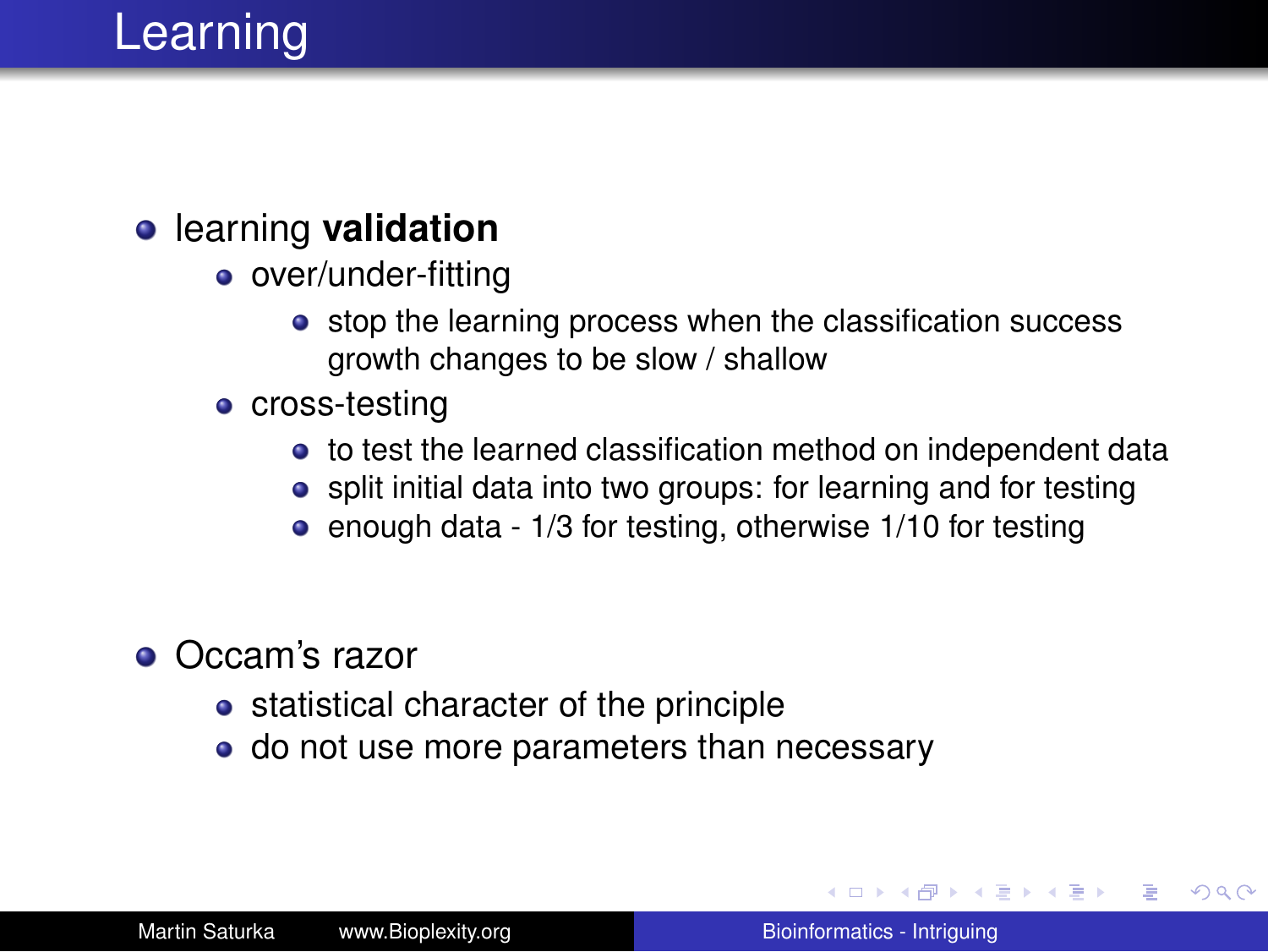# Kolmogorov complexity

the absolutely shortest description

theoretical notion with nice pseudoparadoxes

#### o data compression

- entropy encoding the first step (for particular symbols)
- standard compression technics possible if nothing better
- nearly everything contains some regularities

#### MDL

- minimal description length approach
- whether to use plain sequence or a found regularity
- if description of the regularity together with the reduced sequence longer than the old sequence, do not use the weak regularity

イロメ イ伊 メイヨメイヨメー